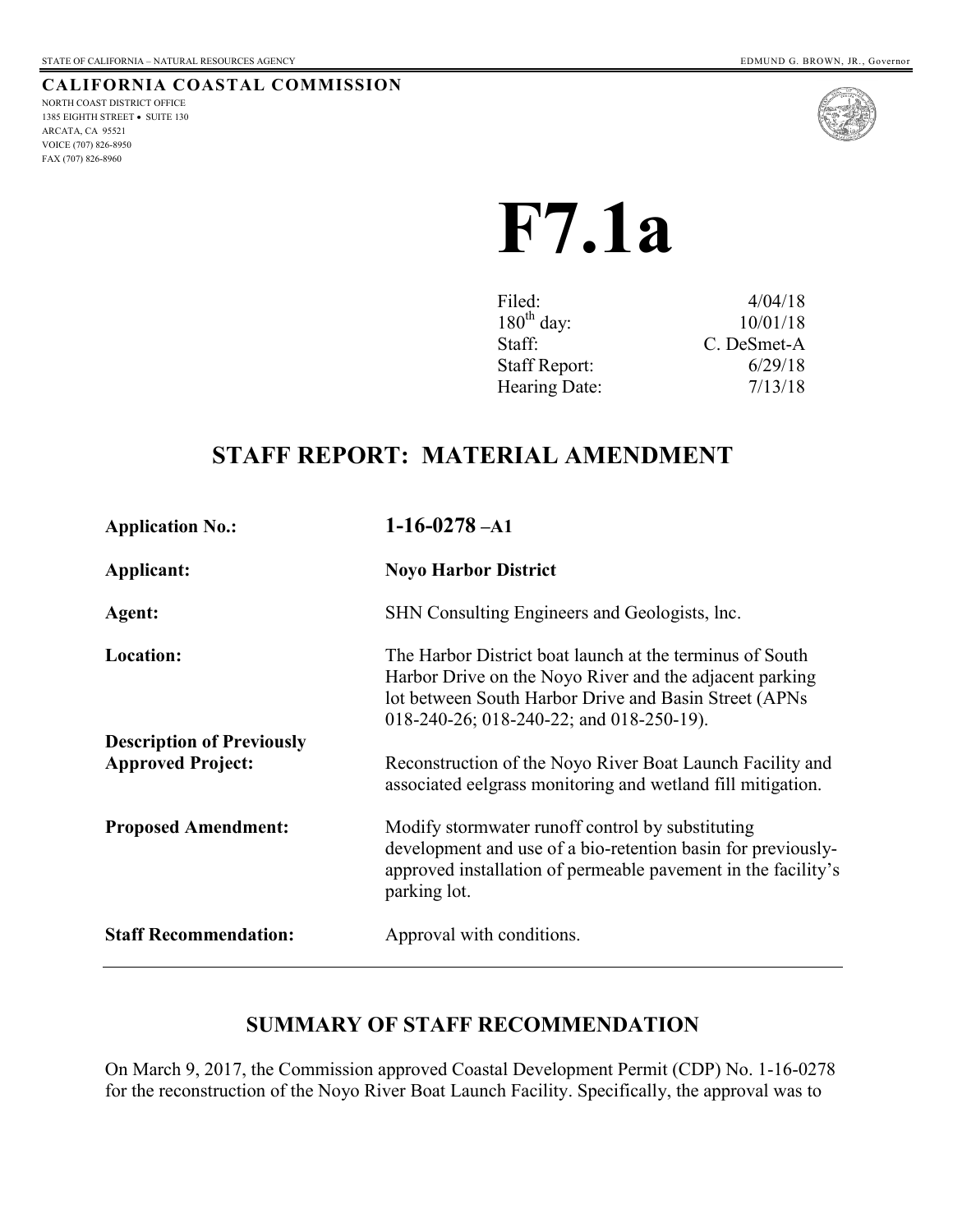#### 1-16-0278-A1 (Noyo Harbor District)

replace the existing boat launch, resurface with permeable pavement and stripe the existing parking lot, construct a bathroom in the parking lot, and construct a new ADA-compliant path from the parking lot to the boat launch.

The amendment proposes to modify the approved stormwater runoff treatment system by developing a bio-retention basin to capture and treat runoff from the launch ramp parking lot and an adjoining area instead of installing permeable pavement within the parking lot to infiltrate runoff into the ground. The proposed bio-retention basin is designed to treat the  $85<sup>th</sup>$  percentile, 24-hour storm event for the Noyo Harbor District (NHD) Boat Launch Facility. The District is proposing the changes to the stormwater runoff treatment system to reduce costs associated with the maintenance of permeable pavement for effective stormwater runoff treatment and to increase the durability of the parking lot surface.

A 6,095square-foot portion of the driveway connecting the parking lot to the launch ramp will continue to be repaved with permeable pavement. Some deteriorated portions of the boat launch facility parking lot and an adjoining parking area would be repaved with standard AC pavement. No other changes are proposed. The originally approved reconstruction of the launch ramp and repavement of the driveway is unaffected by the amendment.

Staff believes the proposed modifications to the stormwater runoff treatment system will better protect the water quality of the Noyo River than the originally approved permeable pavement system, as the proposed bio-retention basin treatment system (1) will provide stormwater runoff treatment that is as effective as the originally approved system, and (2) will collect and treat runoff from additional existing paved areas adjoining the boat launching ramp parking lot, reducing the discharge of pollutants into the Noyo River estuary. Thus, the amended development will provide feasible mitigation measures to maintain the biological productivity and the quality of coastal waters consistent with Sections 30230 and 30231 of the Coastal Act.

Staff believes that the proposed amendment, as conditioned, is consistent with all Chapter 3 Policies of the Coastal Act. The motion to adopt the staff recommendation of **approval** of Coastal Development Permit (CDP) amendment 1-16-0278-A1 with special conditions is found on page 4.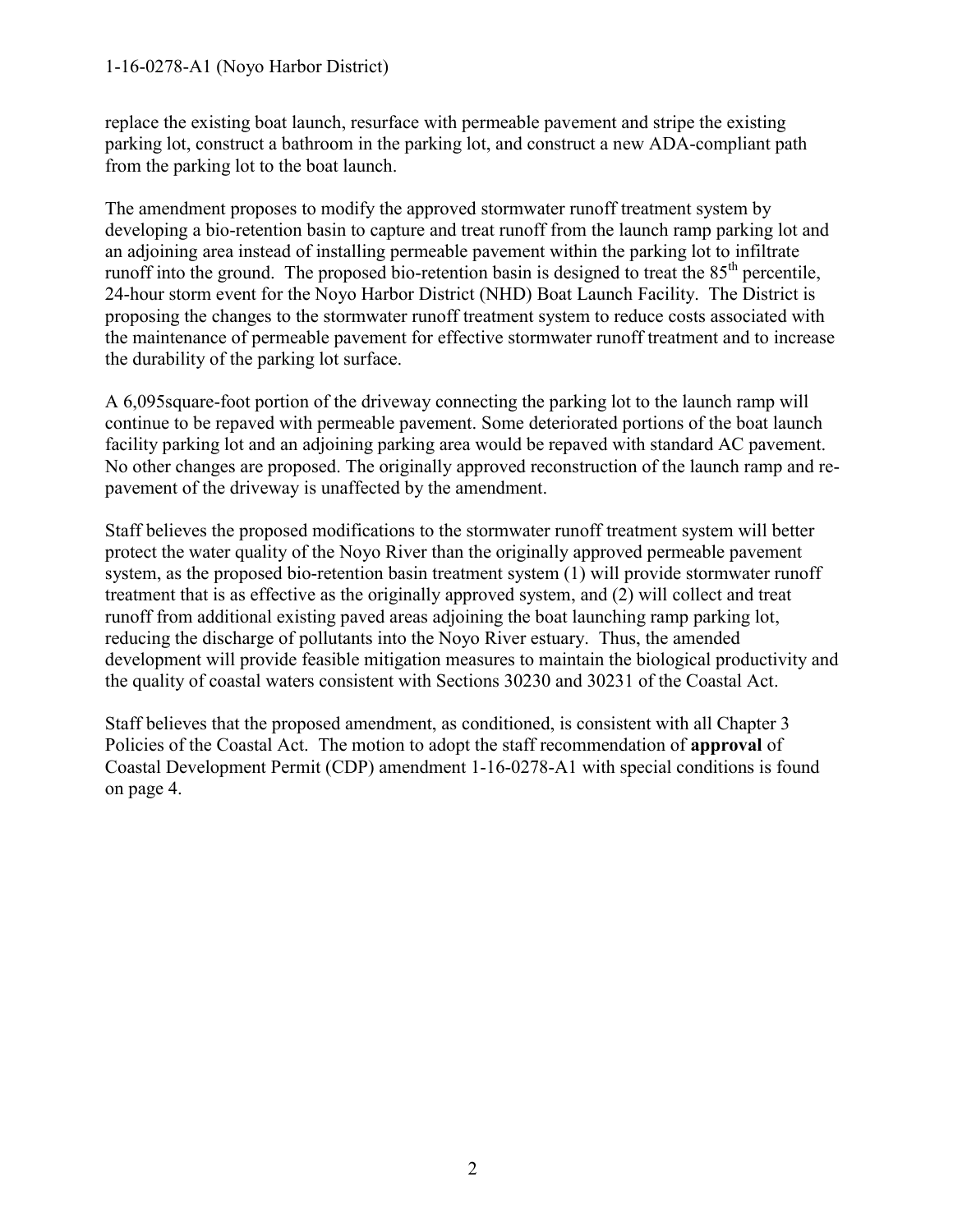# TABLE OF CONTENTS

| H. |                                                              |  |
|----|--------------------------------------------------------------|--|
|    |                                                              |  |
|    |                                                              |  |
|    |                                                              |  |
|    |                                                              |  |
|    |                                                              |  |
|    |                                                              |  |
|    | F. MAINTENANCE OF BIOLOGICAL PRODUCTIVITY & WATER QUALITY 12 |  |
|    |                                                              |  |
|    |                                                              |  |
|    |                                                              |  |
|    |                                                              |  |

# **APPENDICES**

[Appendix A – Substantive File Documents](#page-21-0) [Appendix B – Standard and Special Conditions](https://documents.coastal.ca.gov/reports/2018/7/f7.1a/f7.1a-7-2018-appendix.pdf)

# **EXHIBITS**

- Exhibit  $1$  Location Map
- Exhibit 2 Vicinity Maps
- Exhibit 3 Site Photographs
- Exhibit 4 Original Project Plans
- Exhibit  $\overline{5}$  Amendment Description
- Exhibit 6 Amendment Site Plan
- Exhibit 7 Bio-retention Area Details
- Exhibit 8 Drainage Management Area
- Exhibit 9 Staging Area
- $\overline{\text{Exhibit 10}} \text{Correspondence from the Sherwood Valley Band of Pomo Indians}$
- Exhibit 11 Original Staff Report (1-16-0278)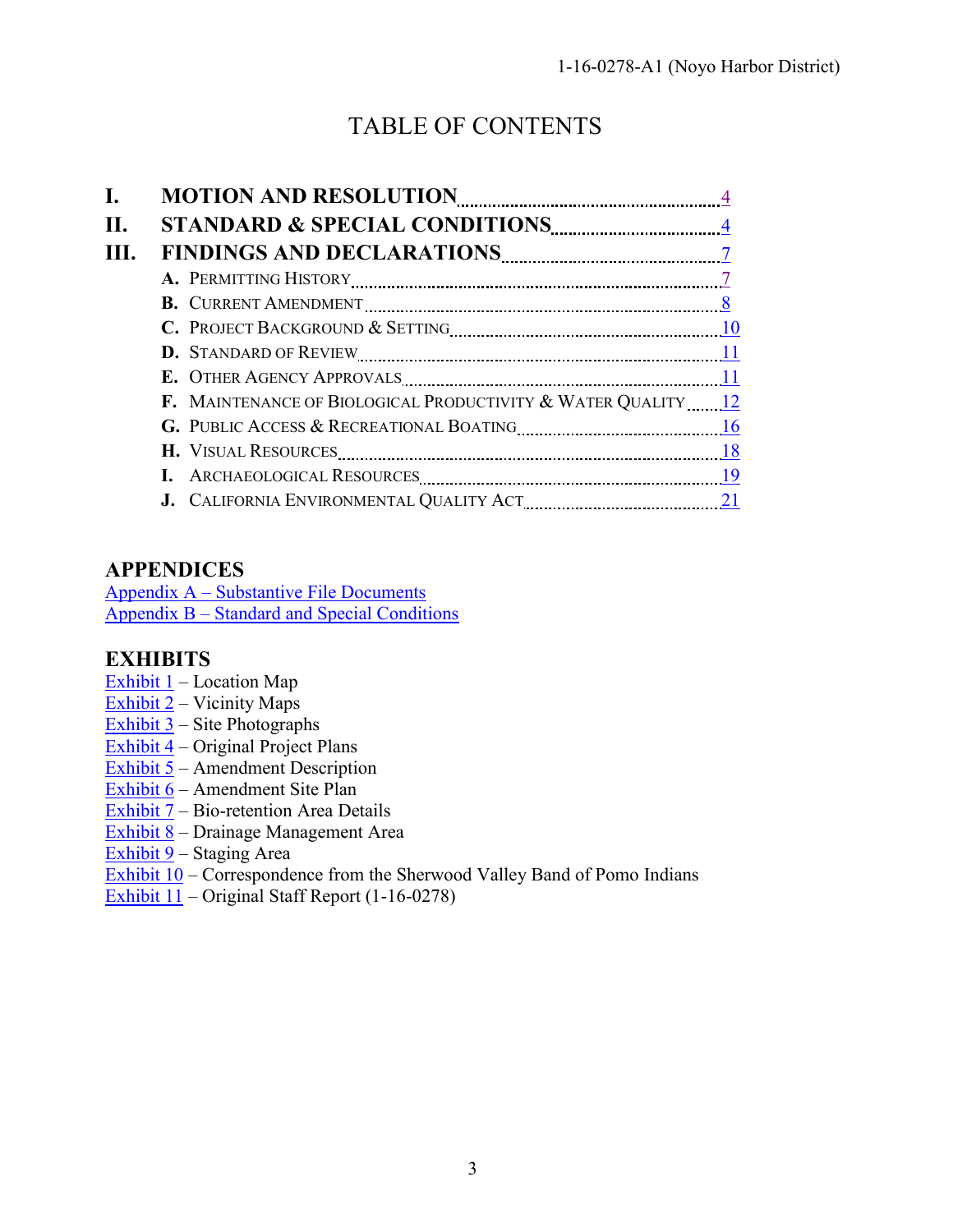# <span id="page-3-0"></span>**I. MOTION AND RESOLUTION**

The staff recommends that the Commission adopt the following resolution:

## **Motion:**

*I move that the Commission approve the proposed amendment to Coastal Development Permit 1-16-0278 subject to the conditions set forth in the staff recommendation.* 

Staff recommends a **YES** vote on the foregoing motion. Passage of this motion will result in approval of the permit as conditioned and adoption of the following resolution and findings. The motion passes only by affirmative vote of a majority of the Commissioners present.

## **Resolution:**

*The Commission hereby approves the coastal development permit amendment on the grounds that the development as amended and subject to conditions, will be in conformity with the policies of Chapter 3 of the Coastal Act. Approval of the permit amendment complies with the California Environmental Quality Act because feasible mitigation measures and/or alternatives have been incorporated to substantially lessen any significant adverse effects of the amended development on the environment.* 

# <span id="page-3-1"></span>**II. STANDARD & SPECIAL CONDITIONS**

NOTE: Coastal Development Permit (CDP) No. 1-16-0278 was approved on March 9, 2017 pursuant to five (5) standard conditions and ten (10) special conditions. Standard Conditions 1-5 and Special Conditions 1-4 and 6-9 of CDP 1-16-0278 remain in full force and effect. Special Conditions 5 and 10 (CDP 1-16-0278) are being modified as shown below. New Special Condition 11 is added to this amendment (CDP 1-16-0278-A1), also as shown below. New conditions and modifications to existing conditions imposed in this action on Amendment No. 1- 16-0278-A1 are shown in **bold strikethrough** text and bold **underlined text**. **Appendix B**, attached, includes all standard and special conditions that apply to the amended development, as approved by the Commission in its original action and as modified and/or supplemented by this amendment.

## **5. Maintenance and Monitoring Plan for Permeable Pavement.**

A. PRIOR TO ISSUANCE OF COASTAL DEVELOPMENT PERMIT **AMENDMENT**  NO. 1-16-0278-**A1**, the applicant shall submit, for the review and approval of the Executive Director, a final plan for the maintenance and monitoring of the **61,980**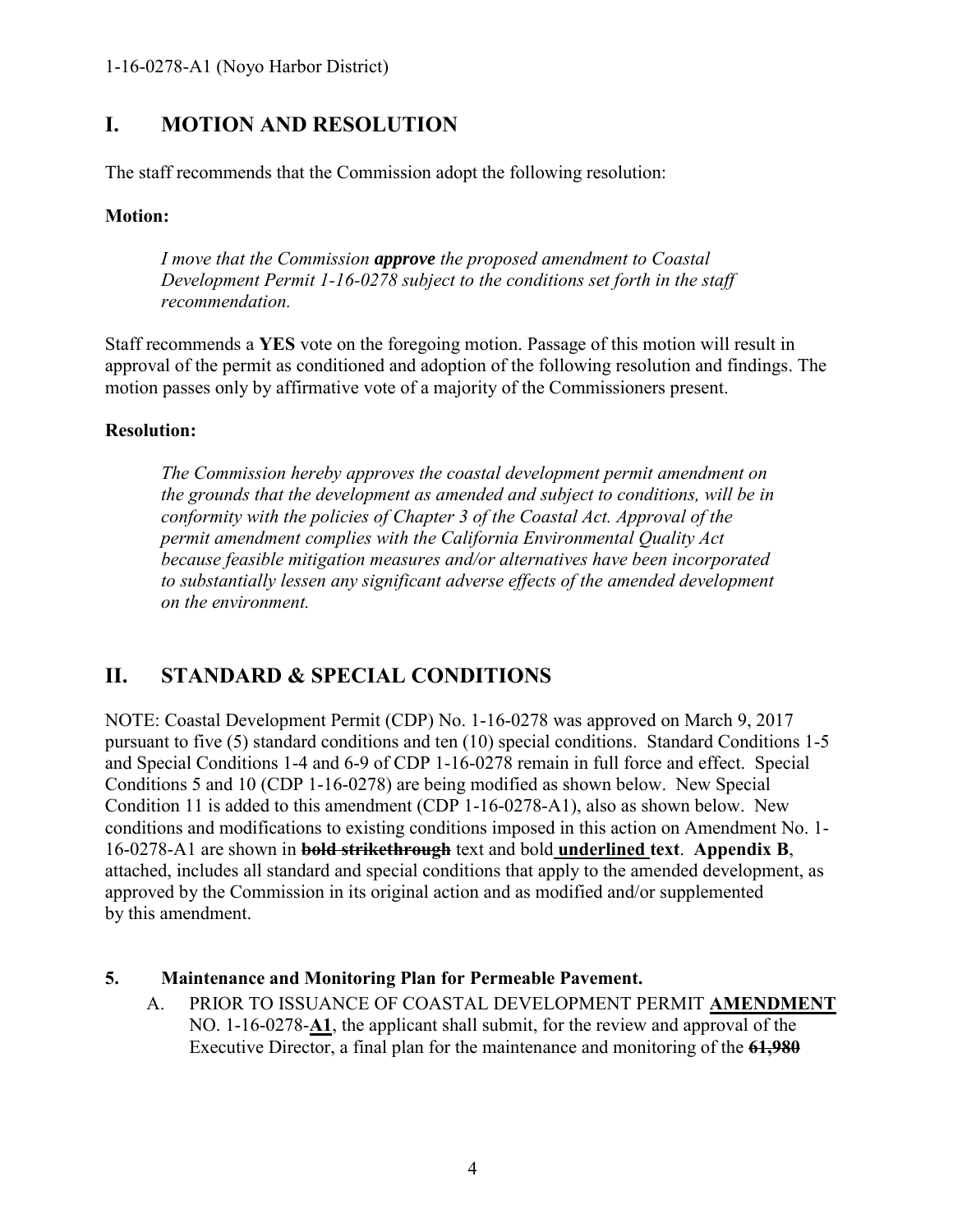6,095-square-foot area<sup>1</sup> of permeable pavement to be installed at the Noyo River Boat Launch Facility. The plan shall demonstrate the following:

- i. Testing: A test to verify that the permeable pavement is infiltrating properly shall be conducted immediately after construction, and annually thereafter to detect any reduction in the infiltration rate, thereby determining the appropriate frequency of maintenance or the need for remediation. A simple test may be used, such as pouring a bucket of water onto the pavement and documenting how long it takes for the water to soak in, the size of the water mark that is left, and whether any water runs off.
- ii. Monitoring & Maintenance:
	- a. Routine maintenance shall be conducted monthly, at a minimum, including a visual inspection of the pavement to ensure it is free of sediment and debris, and prompt removal of any pore-clogging materials deposited onto the permeable pavement;
	- b. At least one inspection of the pavement each year shall take place after a large storm, when puddles will make any clogging obvious; and
	- c. Periodic maintenance to reduce clogging shall be conducted at least twice annually, including flushing or power-washing the surface of the porous asphalt pavement. Use of chemicals to clean the permeable pavement shall be avoided, to prevent harm to the biological component of the permeable pavement system, pollution of the groundwater, or damage to the permeable pavement itself.
- iii. Repairs: The porous asphalt shall at no time be sealed, coated, or repaved with impervious materials, including top coat sealers, asphalt sealers, crack sealers, or repaving with conventional asphalt.
- iv. Documentation: The Harbor District shall maintain a maintenance log documenting all testing dates, observations, and maintenance activities. The log shall be available for inspection upon request by either the County of Mendocino or the Executive Director of the Coastal Commission.
- B. The permittee shall undertake development in accordance with the approved final plan. Any proposed changes to the approved final plan shall be reported to the Executive Director. No changes to the approved final plan shall occur without a Commission amendment to this coastal development permit unless the Executive Director determines that no amendment is required.

# **10. Protection of Archeological Resources**

A. AT LEAST TWO WEEKS PRIOR TO COMMENCEMENT OF GROUND-DISTURBING ACTIVITIES AUTHORIZED BY COASTAL DEVELOPMENT PERMIT **AMENDMENT NO.** 1-16-0278-**A1**, the permittee shall notify the Tribal Historical Preservation Officer (THPO) from the Sherwood Valley Band of Pomo Indians of the construction schedule and arrange for tribal representative(s) to be present to observe ground-disturbing activities if deemed necessary by the THPO.

 $\overline{a}$  $<sup>1</sup>$  Area 6 (Red highlighted; Sheet SW-1)(Exhibit 6)</sup>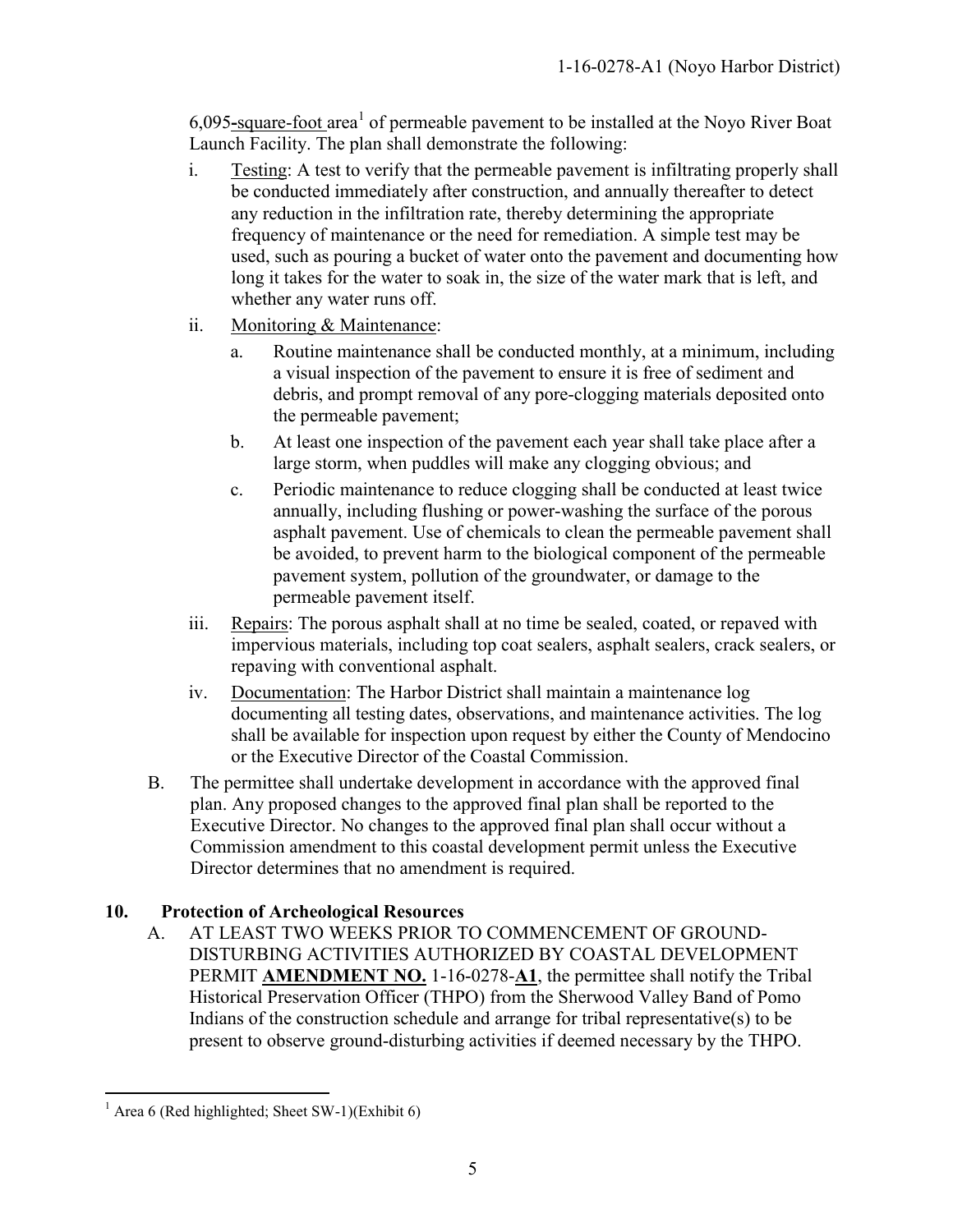- B. A cultural resources monitor approved by the Sherwood Valley Band of Pomo Indians shall be present to oversee all ground disturbing authorized by Coastal Development Permit **Amendment No.** 1-16-0278-**A1** unless evidence has been submitted for the review and approval of the Executive Director that the THPO of the tribe has agreed that a cultural resources monitor need not be present.
- C. If an area of cultural deposits or human remains is discovered during the course of the project, all construction shall cease and shall not re-commence until a qualified cultural resource specialist, in consultation with the THPO of the Sherwood Valley Band of Pomo Indians, analyzes the significance of the find and prepares a supplementary archaeological plan for the review and approval of the Executive Director, and either: (a) the Executive Director approves the Supplementary Archaeological Plan and determines that the Supplementary Archaeological Plan's recommended changes to the proposed development or mitigation measures are *de minimis* in nature and scope, or (b) the Executive Director reviews the Supplementary Archaeological Plan, determines that the changes proposed therein are not *de minimis*, and the permittee has thereafter obtained an amendment to coastal development permit **amendment no.** 1-16-0278.

## **11. Maintenance Plan for Bio-Retention Basin Stormwater Runoff Control System.**

- A. PRIOR TO ISSUANCE OF COASTAL DEVELOPMENT PERMIT AMENDMENT NO. 1-16-0278-A1, the applicant shall submit, for the review and approval of the Executive Director, a final plan for the maintenance of the bio-retention basin stormwater runoff control system designed to treat stormwater runoff from the Noyo River Boat Launch Facility parking lot and an adjoining paved area totaling 94,200 square feet in size and as depicted in Exhibits 6, 7, and 8 of the staff recommendation. The plan shall demonstrate the following:
	- i. Monitoring & Maintenance:
		- a. All vegetation within the bio-retention basin shall be maintained in a litterfree, weed-free, and healthy growing condition throughout the life of the project, and, whenever necessary, shall be replaced with new plant materials.
		- b. Only native plant species shall be planted within the bio-retention basin. All proposed plantings shall be obtained from local genetic stocks within Mendocino County. If documentation is provided to the Executive Director that demonstrates that native vegetation from local genetic stock is not available, native vegetation obtained from genetic stock outside of the local area may be used. No plant species listed as problematic and/or invasive by the California Native Plant Society [\(http://www.CNPS.org/\)](http://www.cnps.org/), the California Invasive Plant Council (formerly the California Exotic Pest Plant Council) [\(http://www.cal-ipc.org/\)](http://www.cal-ipc.org/), or as may be identified from time to time by the State of California shall be employed or allowed to naturalize or persist on the site. No plant species listed as a "noxious weed" by the State of California or the U.S. Federal Government shall be shall be planted or allowed to naturalize or persist on the site.
		- c. The use of rodenticides within the bio-retention basin containing any anticoagulant compounds is prohibited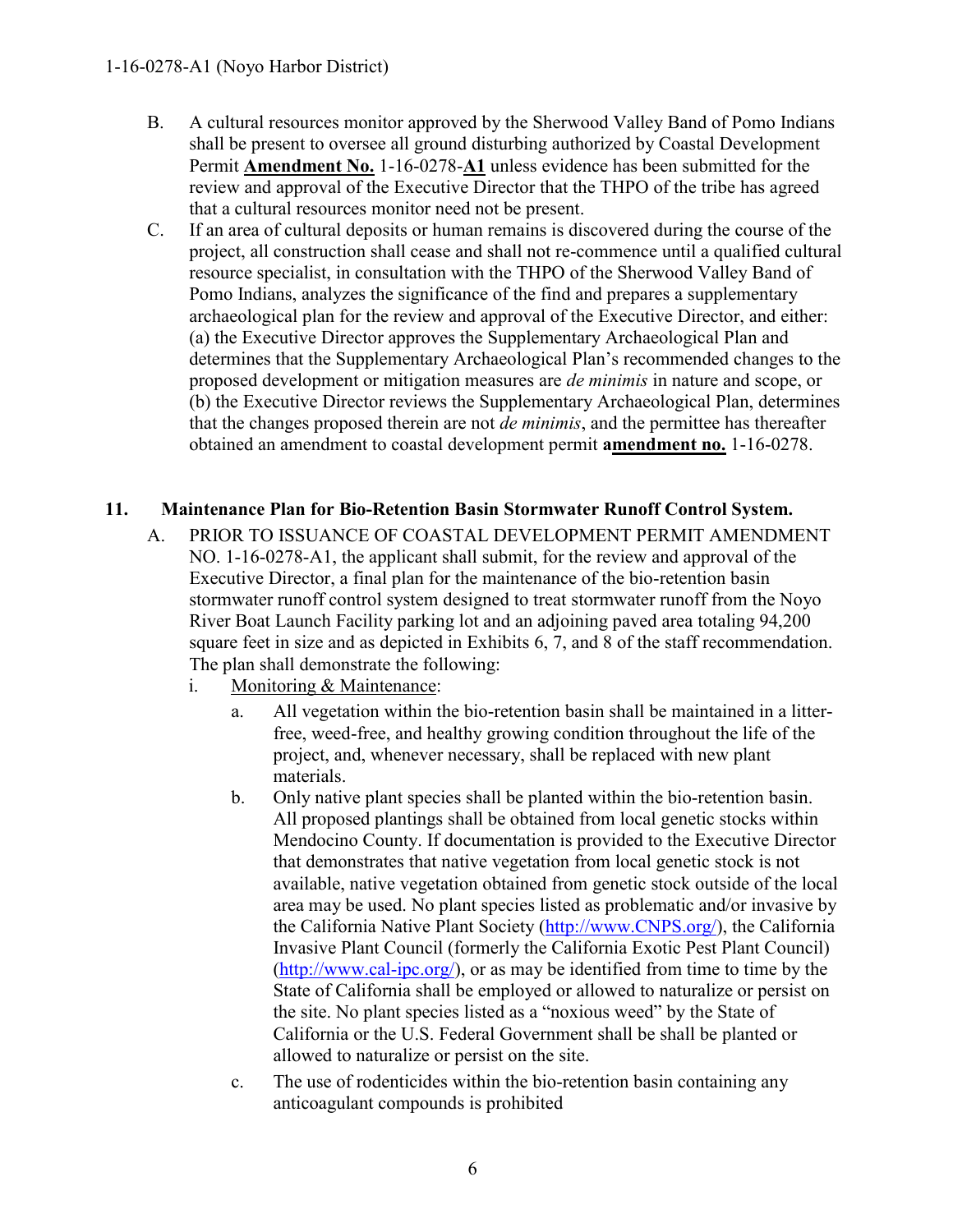- d. The inlet to the overflow drain shall be kept free of clogging materials.
- e. Routine maintenance shall be conducted monthly, at a minimum, including a visual inspection of the bio-retention basin to ensure the basin is free of litter and weeds, the bio-retention vegetation is in a healthy growing condition, and the inlet to the overflow drain is kept free of clogging materials.
- ii. Documentation: The Harbor District shall maintain a maintenance log documenting all observations and maintenance activities. The log shall be available for inspection upon request by either the County of Mendocino or the Executive Director of the Coastal Commission.
- B. The permittee shall undertake development in accordance with the approved final plan. Any proposed changes to the approved final plan shall be reported to the Executive Director. No changes to the approved final plan shall occur without a Commission amendment to this coastal development permit unless the Executive Director determines that no amendment is required.

# <span id="page-6-0"></span>**III. FINDINGS AND DECLARATIONS**

The Commission hereby finds and declares as follows:

# <span id="page-6-1"></span>**A. PERMITTING HISTORY**

On March 9, 2017, the Commission approved Coastal Development Permit (CDP) No. 1-16-0278 for the reconstruction of the Noyo River Boat Launch Facility, which is used primarily to launch recreational sport-fishing vessels with occasional use by commercial fishing vessels. Specifically, the approval was to replace the existing boat launch, resurface and stripe the existing parking lot, construct a bathroom in the parking lot, and construct a new ADA-compliant path from the parking lot to the boat launch.

The conditions of approval of the original permit that were required to be satisfied prior to issuance of the permit were satisfied, and the permit was issued on October 31, 2017. However, development has not yet commenced.

### **Waterside Portion of the Facility**

The existing boat launch is severely degraded, not compliant with the Americans with Disabilities Act (ADA), and rendered inoperable during extreme high and low tides. The launch includes a 22.5-foot-wide, 76.6-foot-long, single-lane concrete ramp and a 6-foot-wide, 57-foot-long wooden boarding float. The Harbor District proposes to demolish and remove the existing ramp, float, and two associated piles (See **Exhibit 4**).

The original permit approved replacement of the boat launch ramp and boarding float in the same location with a new 28-foot-wide, 83.5-foot-long concrete launch ramp and a 6-foot-wide, 80 foot-long fiberglass boarding float. The approved project includes the placement of approximately 11.7 cubic yards of rock slope protection (RSP) along the edges of the ramp to protect the facility (See **Exhibit 4**).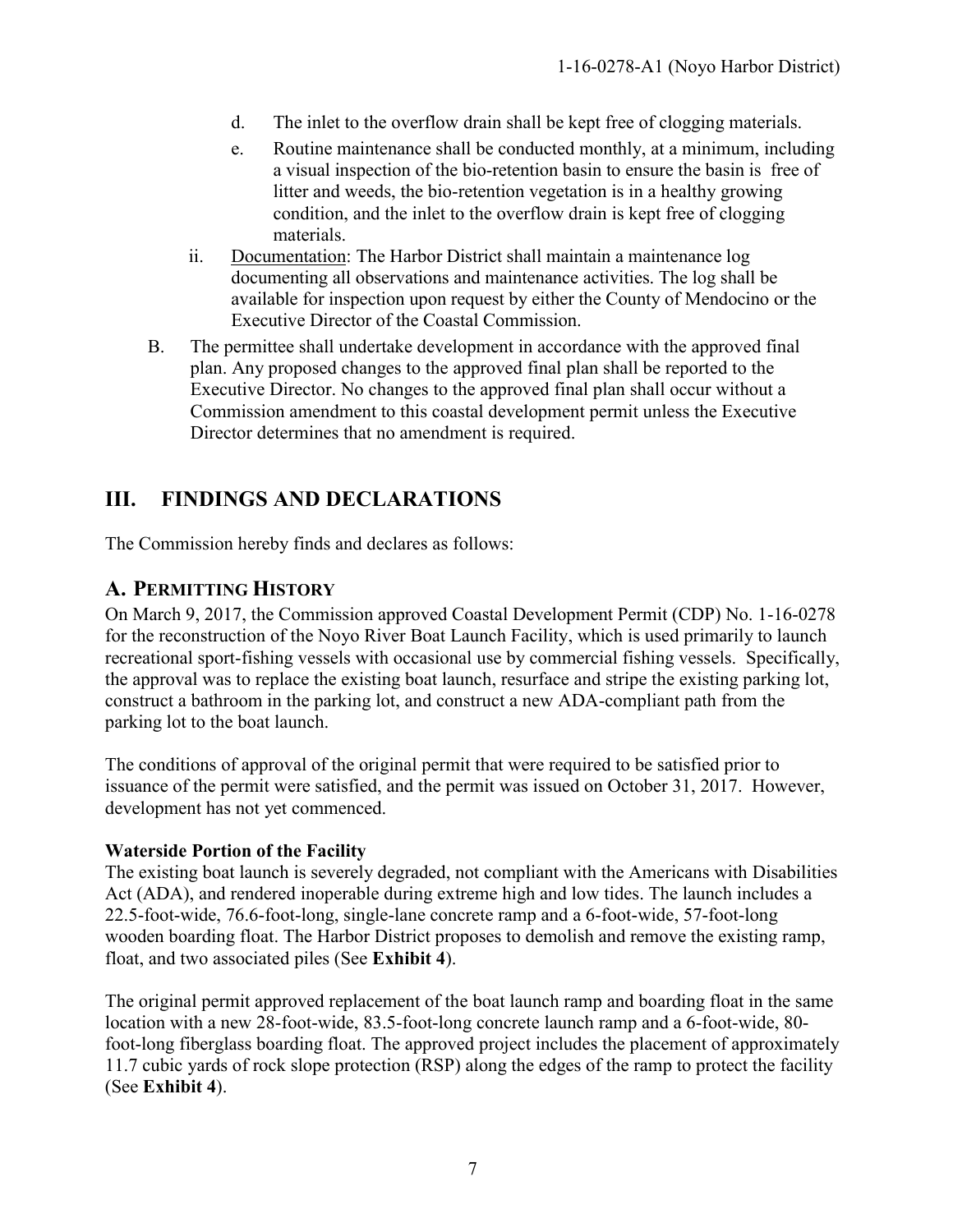The approved replacement of the boat launch ramp will result in an additional 341 square feet of fill in Noyo River due to the extension of the length of the ramp and the placement of RSP on the sides of the ramp. To mitigate for the additional fill in mudflat habitat, the District proposed, and the permit conditions require, the removal of at least 341 square feet of debris from a 1,800 square-foot area of nearby mudflat habitat. Construction of the boat launch improvements was approved to occur over approximately 30 work days between July 15th and October 15th, to ensure that the peak salmonid migration periods for both spawning adults and out-migrating smolts are avoided, as well as to minimize the potential for impacts to green sturgeon.

## **Landside Portion of the Facility**

The existing paved parking lot for the boat launch is degraded with numerous potholes, and lacks stormwater management infrastructure to control and filter runoff. In addition, the parking lot lacks striping to designate parking places and is not ADA compliant. The existing facility also lacks a public restroom and an ADA-compliant path leading from the elevated parking lot to the boat launch below.

The approved project included repaving the 61,980-square-foot existing parking lot with permeable pavement and stripe the lot for 18 vehicles and 48 vehicle-trailer parking spaces, including ADA-accessible spaces (See **Exhibit 4**). The approved project also included construction of a 6-foot-wide, 315-foot-long, ADA-accessible path from the parking lot to the boat launch's boarding float, and the installation of an ADA-accessible, prefabricated restroom adjacent to the resurfaced parking spaces, installation of a dedication sign for the boat launching facility, directional signage, and educational signage to inform the public of boating best management practices to reduce the environmental impact of boating activities (See **Exhibit 4**).

Construction of the landside improvements was approved to occur between July 15<sup>th</sup> and October  $15<sup>th</sup>$  to coincide with the dry season and to avoid impacting the area during the July  $4<sup>th</sup>$  Salmon Barbeque, an annual event that utilizes the subject parking lot.

# <span id="page-7-0"></span>**B. CURRENT AMENDMENT**

Following the 2017 approval of the original project, a revision is now being proposed. A bioretention basin stormwater runoff treatment system is being proposed to serve the parking lot as an alternative to the installation and use of permeable pavement that was designed to allow stormwater to infiltrate into the ground below rather than run off into the Noyo River. The reason for the proposed project revision is in response to concerns voiced by the California Department of Boating and Waterways (DBW) and NHD regarding the low durability and high maintenance associated with permeable pavement. Bio-retention was not considered during the original design and permitting process because area bio-retention basin system was not within the original project scope, and funding for design and construction had not been secured.

The bio-retention basin has been designed to treat runoff from the  $85<sup>th</sup>$  percentile, 24-hour storm event for the Noyo Harbor District (NHD) Boat Launch Facility (See **Exhibit 5**). The proposed bio-retention basin would be located within an existing paved parking area that was not constructed to serve the boat launching ramp, but lies adjacent to, and immediately east of the boat launching ramp parking area. The proposed bio-retention basin site is within a paved area that has sunk as a result of settlement of the unconsolidated fill upon which it was installed, and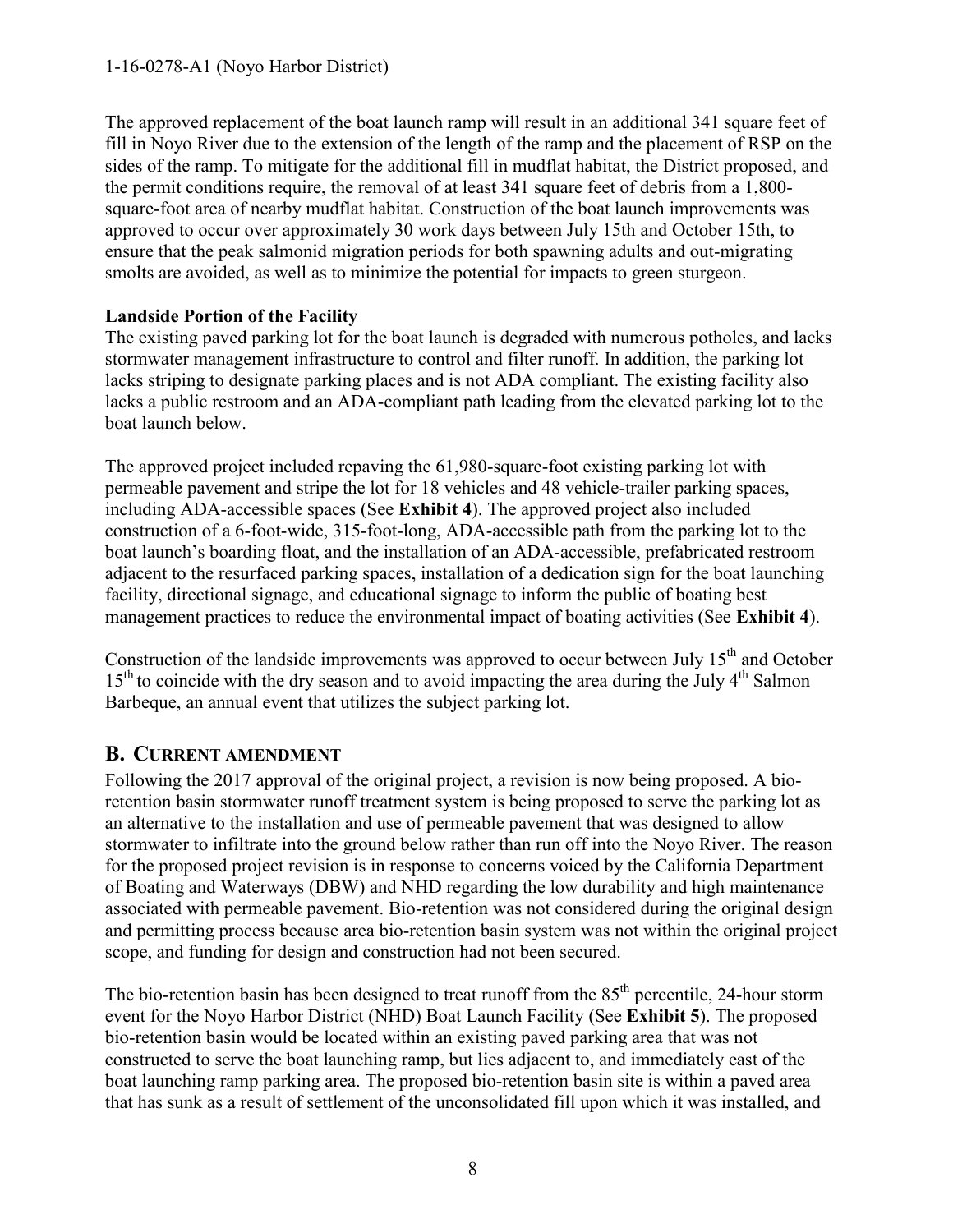often collects water due to inadequate drainage. The site is the natural low point for the entire parking lot and is the most logical and economical site for a bio-retention basin. The bioretention basin will collect and capture stormwater runoff from the boat launch ramp parking lot and a portion of the adjoining paved parking area to the east, shown in **Exhibit 6** as the drainage management area, and treat the runoff – through filtration through plants, gravel, soil, and rock as the collected runoff infiltrates into the ground below. Any excess runoff that exceeds the capacity of the bio-retention basin would be drained from the site via an existing drainage pipe that would be fitted with a new drainage inlet at the level of the adjoining parking lot and that discharges to the Noyo River.

As noted above, the bio-retention basin stormwater runoff control system is proposed in lieu of the installation and use of permeable pavement. The vast majority of the previously paved area that was approved under the original permit to be repaved with permeable pavement is now proposed to either be retained in its current paved condition or repaved with new asphalt concrete (AC) pavement. The one area where the originally approved permeable pavement will still be installed is an approximately 6,095-square-foot area located along the northern portion of the driveway leading down from the parking lot to the launch ramp. The driveway is at a lower elevation than the parking lot and the bio-retention basin, so any runoff collected from the driveway would require pumping to convey the collected runoff up to the bio-retention basin which the District has determined would be infeasible. Therefore, this section of the driveway will be repaved with permeable pavement as originally approved to ensure stormwater runoff in this area will be treated as originally planned.

The proposed change to a bio-retention basin stormwater runoff treatment system from a permeable pavement treatment system no longer requires repaving the entire boat launch ramp parking lot as originally authorized. Some of the existing AC pavement within the boat launch ramp parking lot is in good shape and does not need to be replaced if it is no longer going to be converted to permeable pavement. Other portions of the existing AC pavement in the parking lot are not in good shape. These areas of pavement contain potholes and exhibit other signs of deterioration. Therefore, the permit amendment makes changes to the authorized repaving work authorized under the original permit within the boat launch ramp parking lot. In addition, the permit amendment expands the project area to the adjoining parking area to the east between the boat launch ramp parking lot and the Noyo Harbor Marina to include not only the installation of the bio-retention basin as discussed above, but also repaving portions of this adjoining parking lot. The changes to the repavement activities proposed in each area of the combined parking lots are summarized below. The numbered areas are shown in Sheet SW-10 (**Exhibit 6**). The changes are summarized as follows:

- $\bullet$  Area 1 The revision proposes to leave the majority of the southern portion of the existing parking lot (35,818 square feet) as is without altering the existing asphalt concrete (AC) pavement. This area will not be repaved with permeable pavement as previously proposed and approved (see Purple highlighted area (Area 1), Sheet SW-1). This area drains to the proposed bio-retention area.
- Area  $2$  The majority of the northern portion of the previously-approved project area (19,312 square feet) would be repaved with new AC pavement instead of new permeable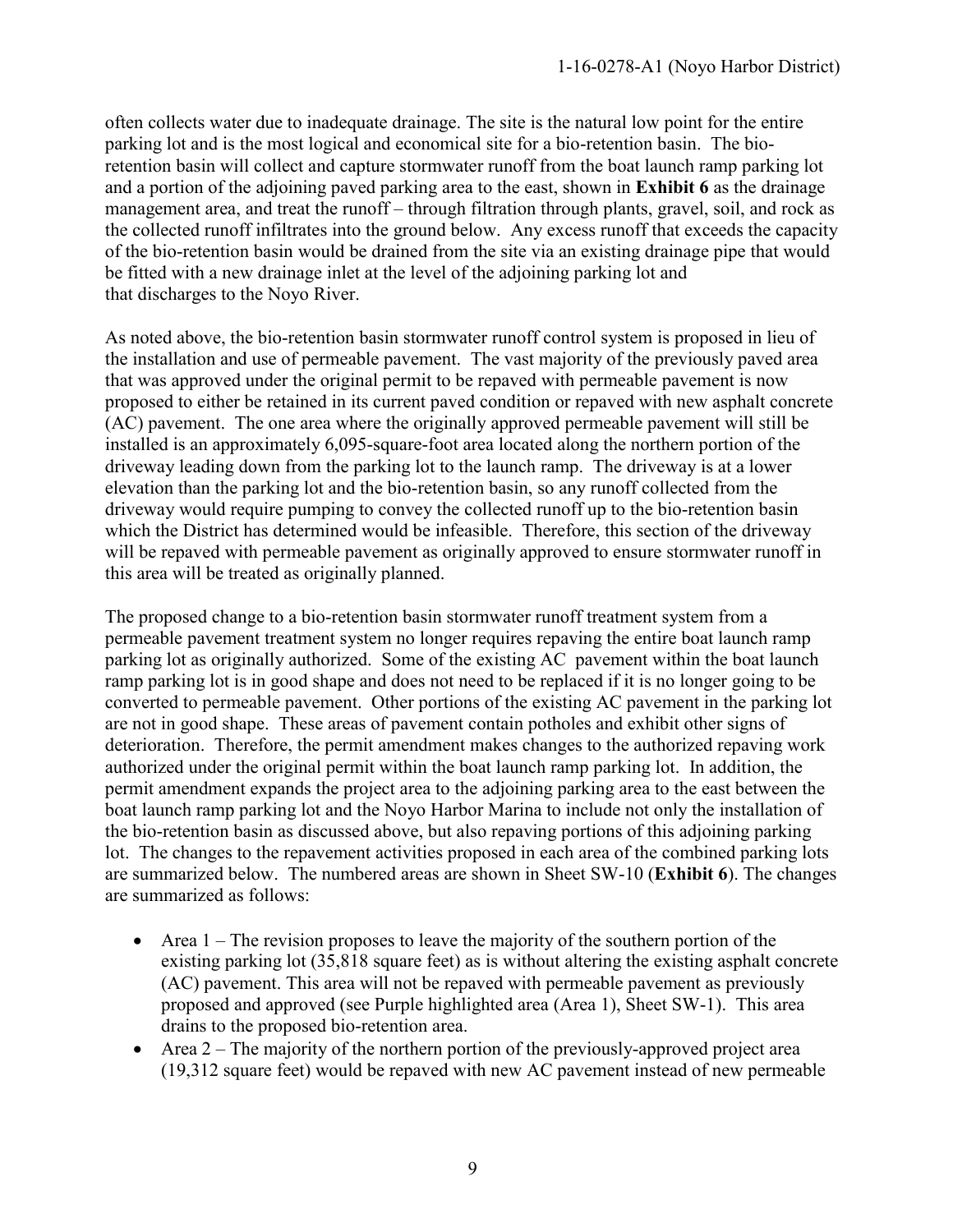pavement as previously proposed and approved (see Blue highlighted area (Area 2), Sheet SW-1) – this area drains to the proposed bio-retention basin.

- Area  $3 An 11,230$ -square-foot area of existing parking lot that was outside of the previous project area and directly east of the boat launch ramp parking lot is now proposed to be repaved with new AC pavement (see Brown highlighted area (Area 3), Sheet SW-1). This area drains to the bio-retention basin.
- Area  $5 -$  In the northwest project corner, a 5,930-square-foot area of existing AC pavement that had been previously proposed and approved to be repaved with new AC pavement is still proposed to be repaved with new AC pavement under the revised project (no change from the previously approved project in this area) (see Yellow highlighted area, Sheet SW-1). This area drains to the concrete swale that runs along the boat ramp.
- Area  $6 -$  Another 6,095 -square-foot along the driveway leading to the launch ramp would be repaved with new permeable pavement – as previously proposed and approved (see Red highlighted area (Area 6), Sheet SW-1). This area drains to a concrete swale that runs along the boat ramp.

No other project changes are proposed by the amendment. The waterside portion of the approved project (replacement of boat launch ramp facilities) would not be affected by the proposed project revision.

# <span id="page-9-0"></span>**C. PROJECT BACKGROUND & SETTING**

The Noyo Harbor is a fishing port located in unincorporated Mendocino County adjacent to the southern end of the City of Fort Bragg near the mouth of the Noyo River (**Exhibits 1 & 2**). Noyo Harbor is one of four main harbors between San Francisco and the Oregon border, and is the only port of refuge between Bodega Bay in Sonoma County and Humboldt Bay in Humboldt County. The Noyo Harbor supports a large commercial fishing fleet as well as many sport fishermen and recreational boaters. Properties in Noyo Harbor have a zoning and land use classification of Fishing Village to ensure that the limited available space on the flats at Noyo is reserved for industries that must be on or near the water (Mendocino County General Plan Coastal Element).

The applicant, the Noyo Harbor District, is a designated port district that receives its authority from the Harbors and Navigation Code of the State of California. The Harbor District is governed by an appointed five-person Commission that is charged to organize, fund, build, administer, and maintain the Noyo Harbor and has the authority to pass and enforce ordinances to meet those ends. Tide and submerged lands within and along the Noyo River were granted to the Harbor District in 1961 by the state legislature. Infrastructure managed by the Harbor District is primarily located along the south side of the river, and includes the subject boat launch ramp as well as a second public launch ramp (owned by the State Department of Boating and Waterways), a harbor office building, parking and storage areas, park facilities, public restrooms and shower, a work hoist, an oil recycling center, and the Noyo Harbor Marina. The Noyo Harbor Marina is located upriver from the subject boat launch facility, and includes a main pier and eight docks supporting 265 berths. Further upriver is the Dolphin Isle Marina and RV Park, a private marina that provides berths for about 150 boats. The harbor also features a Coast Guard search and rescue station and numerous fishing support facilities including bait/tackle shops, boat building/repair shops, charter operations, fish buyers, and fish processing plants, fish markets, an ice plant, marine supply/repair stores, and seafood restaurants.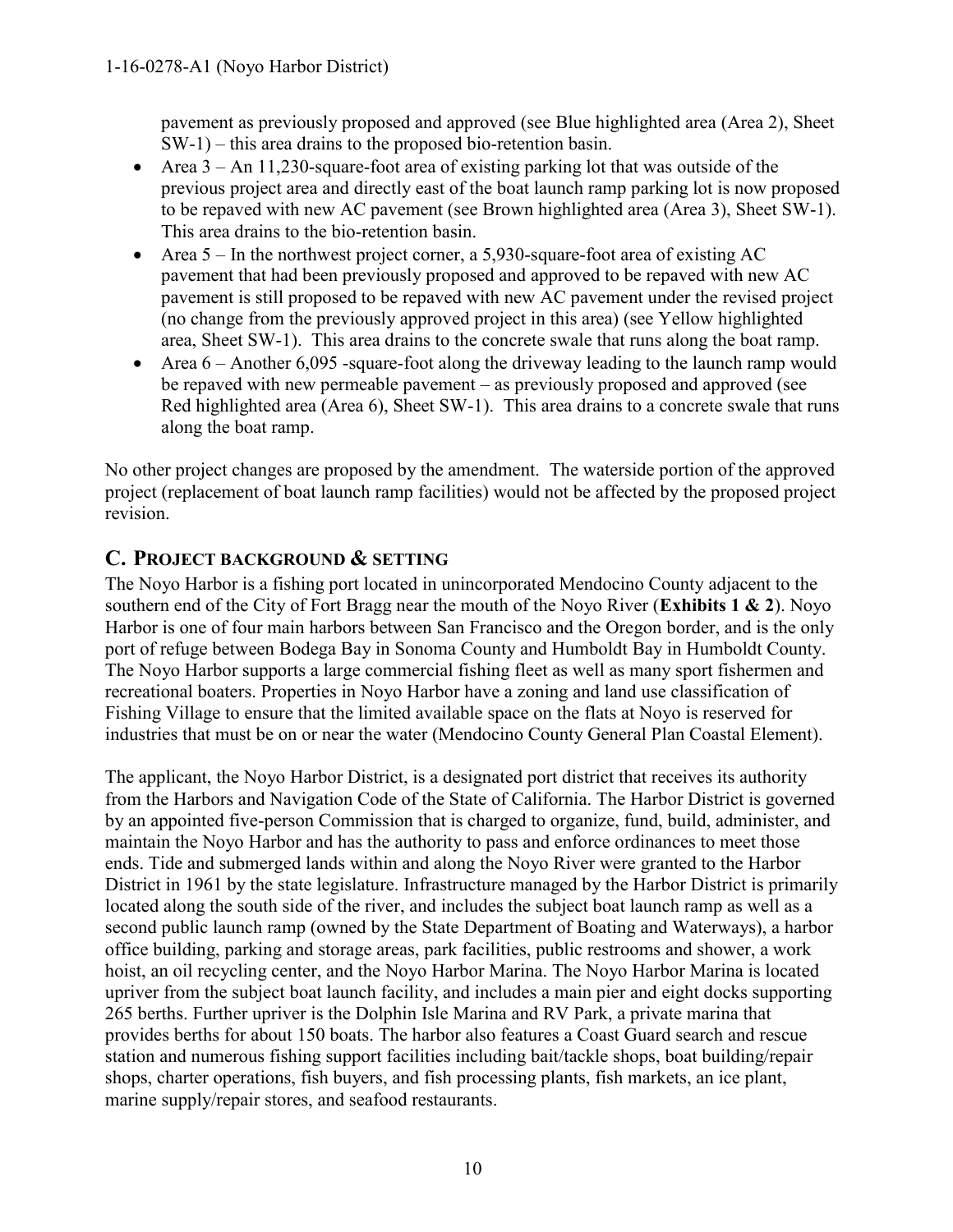The area around the Noyo River was originally inhabited by the Pomo Indians, who relied heavily on salmon, shellfish, and marine mammals for sustenance. The first sawmill on California's North Coast was built at the mouth of the Noyo River in 1852, and Fort Bragg was developed as a logging town in the late 1800s. The fishing industry grew along with the timber industry, and by the 1920s fishermen were landing millions of pounds of salmon that were processed and marketed in Fort Bragg. In 1950, the Noyo Harbor District was established, and in the 1960s, the Noyo Harbor Marina, the privately owned Dolphin Isle Marina, and the subject Noyo River Boat Launch Facility opened. Highway One historically crossed directly over the river on the river flats at the location of the subject boat ramp, until 1949 when a high-span bridge over Noyo Cove was built.

Today recreational anglers pursue an annual round of fisheries that primarily include salmon, groundfish, abalone, crab, and albacore. Commercial fisheries include the groundfish trawl, urchin dive, Chinook salmon troll, Dungeness crab pot, and sablefish and rockfish/lingcod hookand-line and trap fisheries. Although fishing remains an important part of the local economy and identity, commercial and recreation fishing has experienced a decline over the past 30 years due in part to declining fish populations.

The Noyo Harbor receives tidal influence and functions as a fully saltwater section of the Noyo River estuary during the low flow summer season. The Noyo River estuary supports important commercial and recreational fisheries and is designated critical habitat for Chinook salmon (*Onchorynchus tshawytscha)*, Coho salmon (*Onchorynchus kisutch),* steelhead *(Oncorhynchus mykiss),* and green sturgeon (*Acipenser medirostris*). The Noyo River estuary also contains native eelgrass (*Zostera marina*).

# <span id="page-10-0"></span>**D. STANDARD OF REVIEW**

The project area is bisected by the boundary between the retained coastal development permit (CDP) jurisdiction of the Commission and the CDP jurisdiction delegated to Mendocino County by the Commission through the County's certified Local Coastal Program. Section 30601.3 of the Coastal Act authorizes the Commission to process a consolidated CDP application when requested by the local government and the applicant and approved by the Executive Director for projects that would otherwise require coastal development permits from both the Commission and from a local government with a certified LCP. In this case, the applicant requested a consolidated permit process, and the Mendocino Board of Supervisors adopted a resolution (Resolution No. 16-086) on July 21, 2016 consenting to the request. The Executive Director also agreed to the consolidated permit processing request.

The policies of Chapter 3 of the Coastal Act provide the legal standard of review for a consolidated coastal development permit application submitted pursuant to Section 30601.3. The local government's certified LCP may be used as guidance.

# <span id="page-10-1"></span>**E. OTHER AGENCY APPROVALS**

## **North Coast Regional Water Quality Control Board**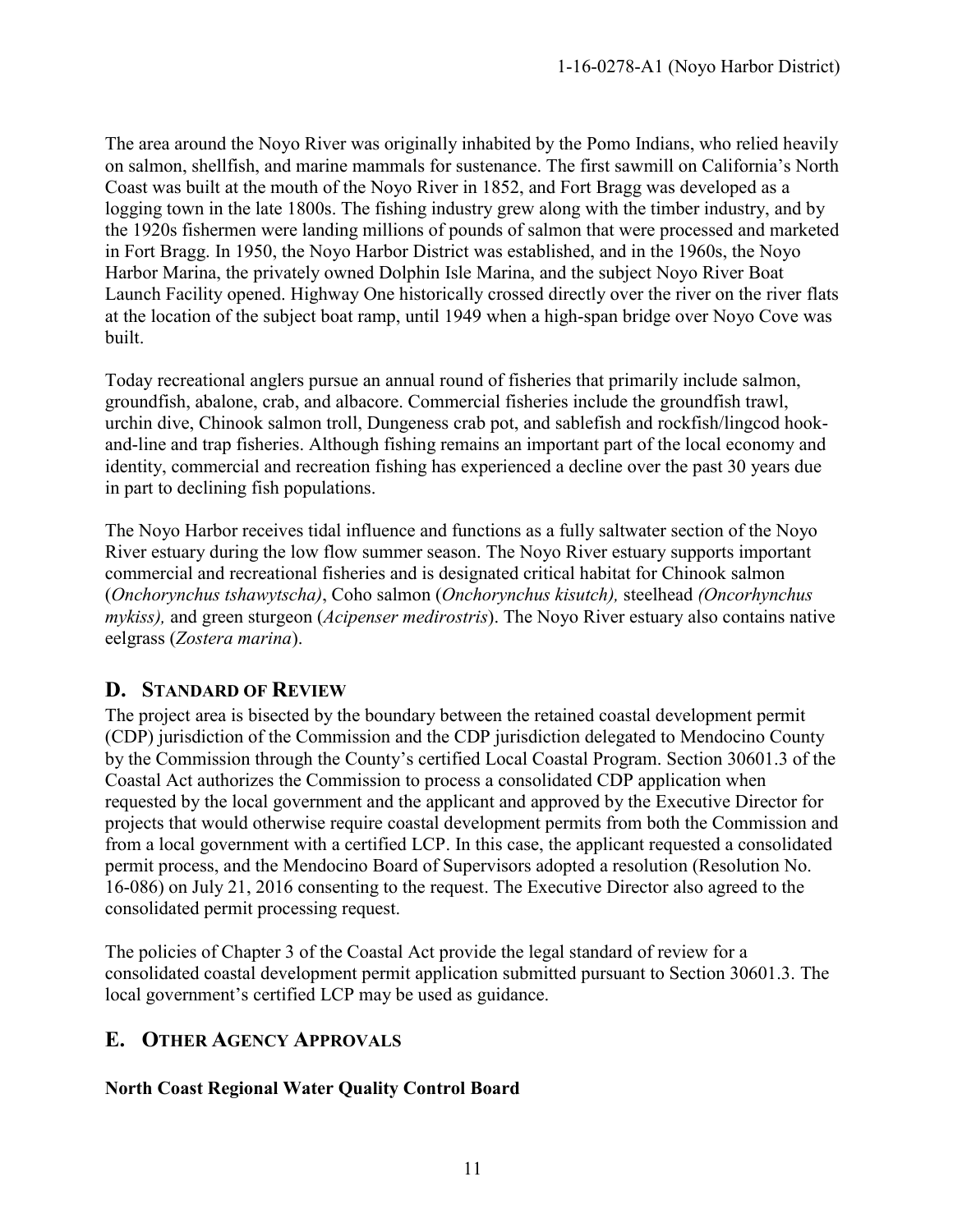The North Coast Regional Water Quality Control Board (Regional Board) requires a water quality certification (WQC) for projects involving dredging and/or filling activities under Section 401 of the Clean Water Act. On September 15, 2016, the Regional Board issued a WQC for the original project. The Regional Board staff has determined that an amendment of the WQC is not required for the changes to the project authorized by this CDP amendment.

## <span id="page-11-0"></span>**F. MAINTENANCE OF BIOLOGICAL PRODUCTIVITY & WATER QUALITY**

Section 30230 of the Coastal Act states, in applicable part:

*Marine resources shall be maintained, enhanced, and where feasible, restored. Special protection shall be given to areas and species of special biological or economic significance. Uses of the marine environment shall be carried out in a manner that will sustain the biological productivity of coastal waters and that will maintain healthy populations of all species of marine organisms adequate for long-term commercial, recreational, scientific, and educational purposes.* 

#### Section 30231 of the Coastal Act states:

*The biological productivity and the quality of coastal waters, streams, wetlands, estuaries, and lakes appropriate to maintain optimum populations of marine organisms and for the protection of human health shall be maintained and, where feasible, restored through, among other means, minimizing adverse effects of waste water discharges and entrainment, controlling runoff, preventing depletion of ground water supplies and substantial interference with surface water flow, encouraging waste water reclamation, maintaining natural vegetation buffer areas that protect riparian habitats, and minimizing alteration of natural streams.* 

### **Construction-related impacts to the biological productivity and quality of coastal waters**

The development, as amended, involves construction adjacent to the Noyo River estuary that could result in sediments, debris, or hazardous materials entering coastal waters and impacting sensitive fish species, marine mammals, and their habitat, including the water quality of the estuary. As approved and conditioned under the original permit, the Harbor District will employ a suite of best management practices (BMPs) and avoidance and minimization measures to minimize temporary impacts from construction, as described in the project document "Noyo Harbor District Boat Launch Ramp and Parking Facilities Project Description," prepared by SHN and dated February 11, 2016 and discussed in the original permit findings (See **Exhibit 11**).

To avoid the wet season and Coho salmon, steelhead, and Chinook salmon which spawn in the Noyo River watershed, the Harbor District will limit construction work to the period of July 15<sup>th</sup> to October  $15<sup>th</sup>$  before the majority of the upstream adult spawning migrations and after the downstream migration of smolts has occurred. In addition, to minimize the generation of suspended sediment during construction, the Harbor District will perform all construction activities occurring below high water mark during low tides only, and to install a full-depth turbidity screen around the waterside edge of construction. To prevent sediments, debris, and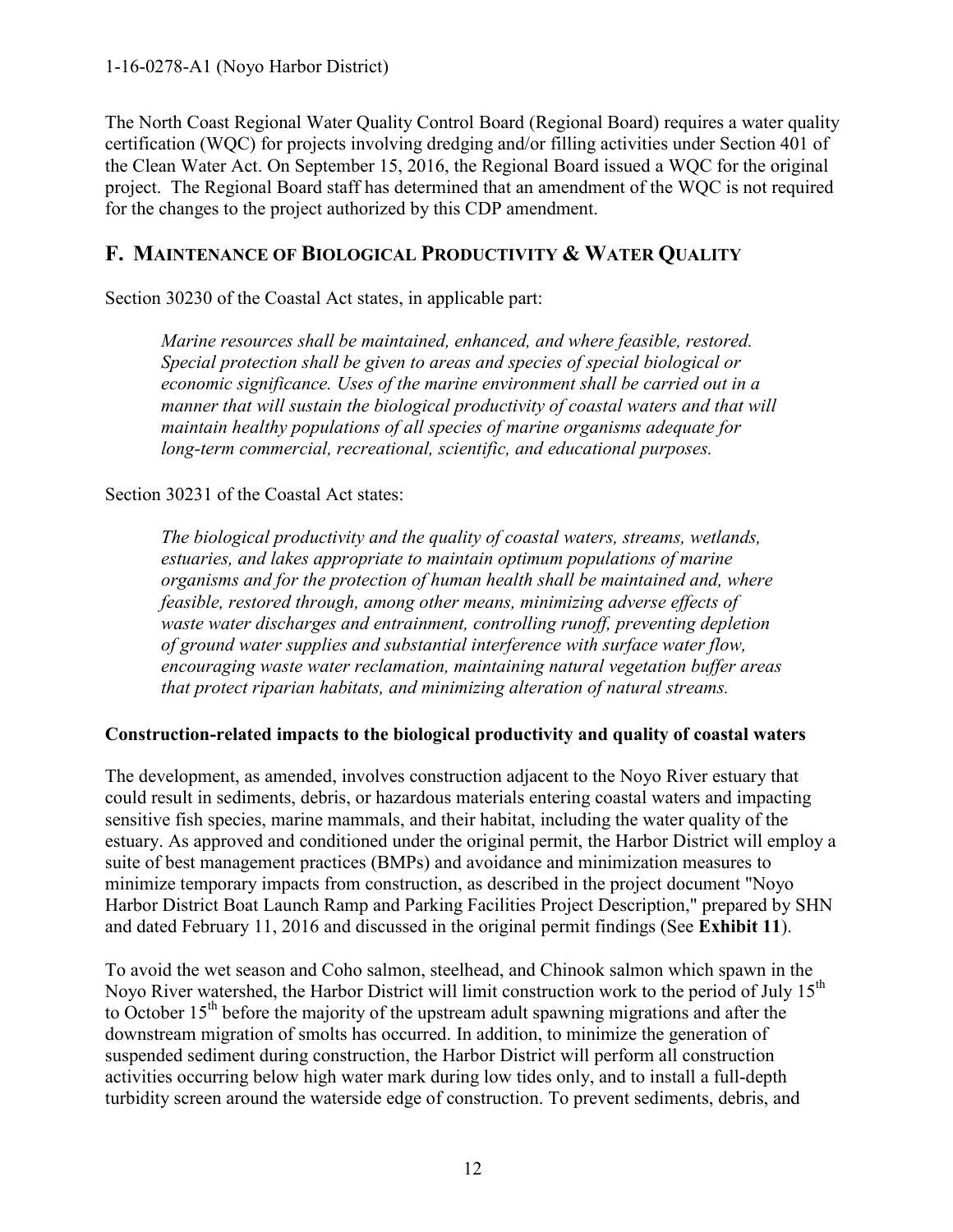hazardous materials generated from landside construction activities from entering the Noyo River estuary, the Harbor District also will install, prior to construction, a sand bag berm at the top of the ramp, a silt fence between South Harbor Drive and the river, and fiber rolls between the parking lot and the river, perpendicular to the slope of the land (See **Exhibit 4**). The Harbor District also will (1) to stage construction materials in a flat, paved designated staging area at least 100 feet from Noyo River (see **Exhibit 9**); (2) contain stockpiles at all times and cover before the onset of precipitation; and (3) dispose of all construction debris at an authorized upland disposal location within 10 days of project completion and/ or prior to the onset of the rainy season, whichever is earlier. Special Condition 2 was imposed as part of the original CDP authorization to ensure that the Harbor District implements these and other best management practices (BMPs). **Special Condition** 2 remains in full force and effect in the permit as amended, and applies both to the original and expanded project area addressed in the amendment.

The project includes the use of heavy equipment including an excavator, crane, backhoe, dump truck, and paving equipment. To ensure that adverse water quality impacts associated with hazardous material leaks and spills are minimized, the Harbor District proposed and **Special Condition 2** requires that: (1) heavy equipment shall only be operated from upland areas; (2) fuels, lubricants, and solvents shall not be allowed to enter Noyo River; (3) equipment used during construction shall be free of oil and fuel leaks at all times; (4) any fueling, equipment maintenance, concrete washout, and washing of construction equipment shall occur at least 100 feet away from the high water mark; (5) equipment used over the water will use biodiesel and vegetable based hydraulic oil; (6) hazardous materials management equipment shall be available and immediately on-hand at the project site; (7) a registered first-response, professional, hazardous materials clean-up/remediation service shall be locally available on call; (8) any accidental spill shall be rapidly contained and cleaned up; (9) BMPs for concrete paving and grinding operations and storm drain inlet protection shall be employed to prevent concrete grindings, concrete slurry, and paving rinseate from entering drop inlets or sheet-flowing into coastal waters; and (10) no concrete shall be poured below the high water mark.

The Commission thus finds that the amended development, as conditioned, provides feasible mitigation measures to minimize potential adverse environmental impacts of construction on the biological productivity and quality of coastal waters.

#### **Impacts on water quality from post-construction stormwater runoff**

The amended development involves repaving a total of approximately 66,360 square feet of parking lot area and roadway in close proximity to the Noyo River estuary. The boat launch ramp parking lot also includes an additional 35,818 square feet of area where the existing pavement will remain in place and will not be resurfaced. The parking lot areas are elevated five to six feet above South Harbor Drive where South Harbor Drive curves around the western and northern sides of the parking lot, between the parking lot and the boat ramp (the boat ramp is located to the northwest of the parking lot). The entire facility is currently covered with impermeable concrete (the boat launch) and asphalt (the parking lot and road up to the launch), except for the western and northern side slopes of the parking lot which are covered in ruderal vegetation (See **Exhibit 3, pg. 3** for a picture of the existing parking lot). Impervious surfaces block the natural infiltration of rainfall into the ground, which increases the volume and rate of stormwater runoff, changes the timing and duration of runoff flows, and impedes the filtration of pollutants that naturally occurs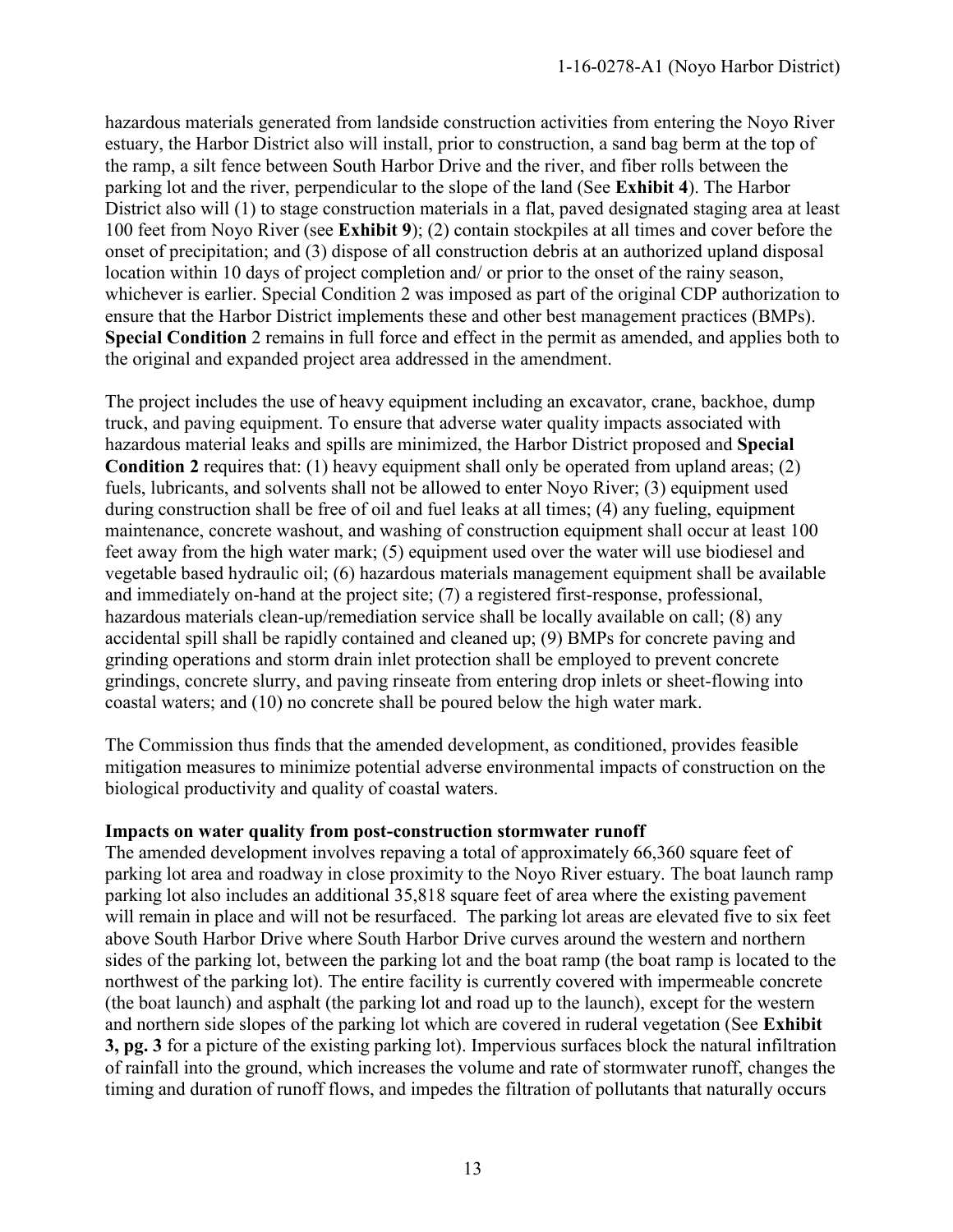#### 1-16-0278-A1 (Noyo Harbor District)

in soil. These changes in stormwater runoff may lead to problems in the watershed such as flooding, diminished groundwater replenishment, decreased stream base flows, higher stream temperatures, altered salinity in estuaries, and increased pollutant transport to waterways and the ocean.

To prevent stormwater runoff from the resurfaced parking lot resulting in the conveyance of sediment, debris, and pollutants into the adjacent Noyo River estuary, the Harbor District was authorized in the original permit to resurface the entire 61,980-square-foot boat launch ramp parking lot with permeable pavement. The District continues to propose to use standard pavement for the 5,950-square-foot area at the head of the boat ramp as high traffic loading and the potential for high groundwater would prevent the permeable pavement from functioning effectively in that location. In total, the Harbor District proposes to use permeable pavement for 93% of the project paving.

The permeable pavement design consists of porous asphalt atop a 12-inch subgrade layer composed of drain rock (See Plan Sheet C-7, **Exhibit 4, pg. 645**). This design allows storm water to pass through the pavement's surface and be temporarily stored in a sub-surface stone-filled reservoir, before infiltrating slowly into the underlying soil subgrade. The Harbor District designed the originally approved system to capture and retain the 85<sup>th</sup> percentile storm event for the parking lot area. The runoff captured and stored in the permeable pavement subgrade section should percolate at a sufficient rate into the underlying soils. By capturing and infiltrating runoff, the permeable pavement will prevent sediments and pollutants from the parking lot from discharging into the Noyo River.

As discussed above, the permit amendment substitutes a bio-retention basin stormwater runoff system for most of the originally approved permeable pavement stormwater runoff treatment system. The change in treatment systems is in response to concerns voiced by the California Department of Boating and Waterways (DBW) and NHD regarding the low durability and high maintenance associated with permeable pavement. Bio-retention was not considered during the original design and permitting process because area bio-retention basin system was not within the original project scope, and funding for design and construction had not been secured.

A 4,501 -square-foot bio-retention basin would be installed to capture and treat runoff from the launch ramp parking lot and an adjoining area instead of installing permeable pavement within the parking lot to allow runoff to infiltrate into the ground below the parking lot. The proposed bio-retention basin has been designed to treat runoff from the 85<sup>th</sup> percentile, 24-hour storm event for the Noyo Harbor District (NHD) Boat Launch Facility (See **Exhibit 5**). The proposed bioretention basin would be located within an existing paved parking area that was not constructed to serve the boat launching ramp, but lies adjacent to, and immediately east of the boat launching ramp parking area. The proposed bio-retention basin site is within a paved area that has sunk as a result of settlement of the unconsolidated fill upon which it was installed, and often collects water due to inadequate drainage. The site is the natural low point for the entire parking lot and is the most logical and economical site for a bio-retention basin. The bio-retention basin will collect and capture stormwater runoff from the boat launch ramp parking lot and a portion of the adjoining paved parking area to the east, shown in **Exhibit 8** as the drainage management area, and treat the runoff through filtration through plants, gravel, soil, and rock as the collected runoff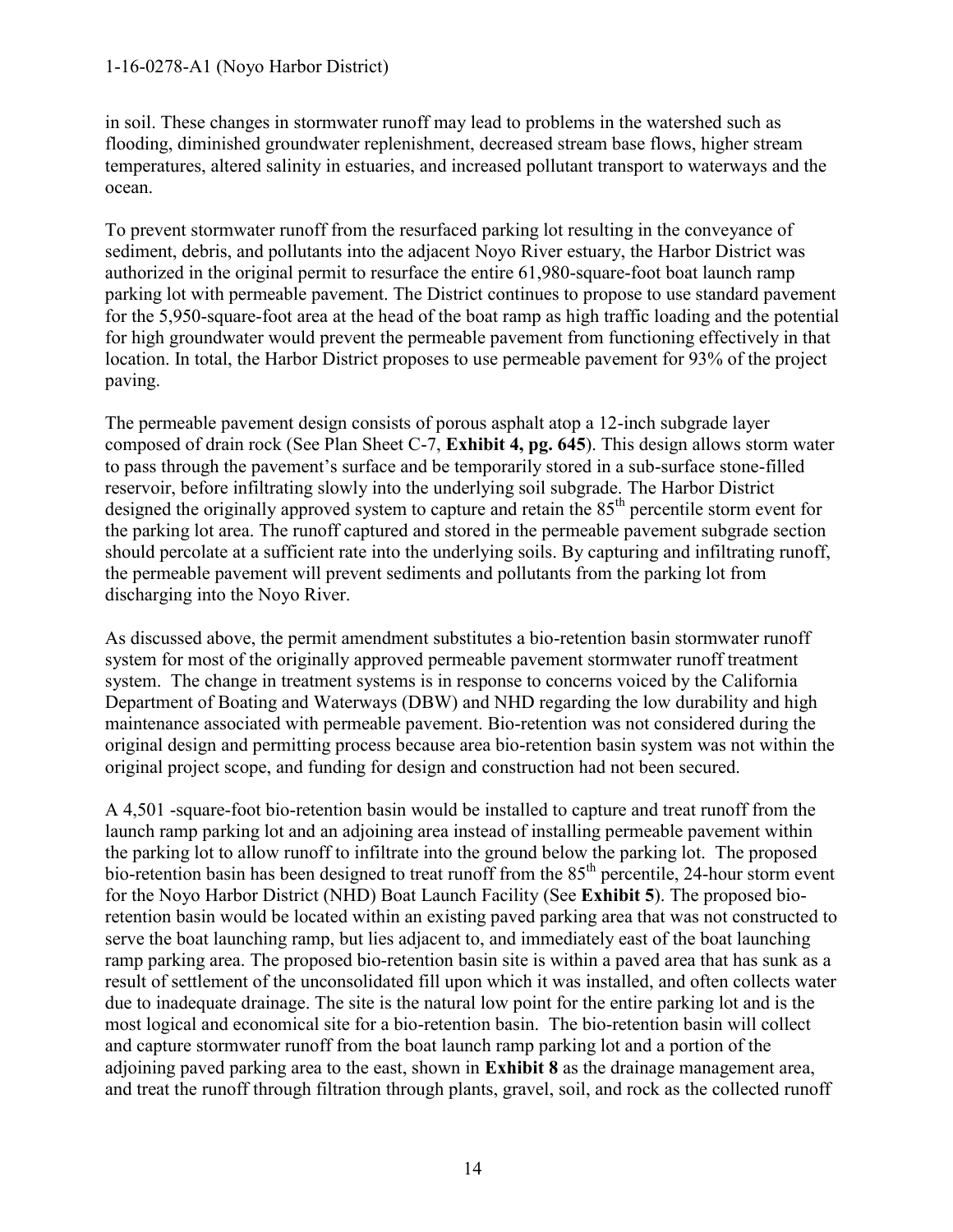infiltrates into the ground below. Any excess runoff that exceeds the capacity of the bio-retention basin would be drained from the site via an existing drainage pipe that would be fitted with a new drainage inlet at the level of the adjoining parking lot and that discharges to the Noyo River.

As noted above, the bio-retention basin stormwater runoff control system is proposed in lieu of the installation and use of permeable pavement. The vast majority of the previously paved area that was approved under the original permit to be repaved with permeable pavement is now proposed to either be retained in its current paved condition or repaved with new asphalt concrete (AC) pavement. The one area where the originally approved permeable pavement will still be installed is an approximately 6,095-square-foot area located along the northern portion of the driveway leading down from the parking lot to the launch ramp. The driveway is at a lower elevation than the parking lot and the bio-retention basin, so any runoff collected from the driveway would require pumping to convey the collected runoff up to the bio-retention basin which the District has determined would be infeasible. Therefore, this section of the driveway will be repaved with permeable pavement as originally approved to ensure stormwater runoff in this area will be treated as originally planned.

Permeable pavement can become clogged over time and stop functioning properly. To ensure that permeable pavement continues to effectively infiltrate stormwater for the life of the project, the Commission attached **Special Condition 5** to the original permit requiring a final maintenance and monitoring plan for the permeable pavement that includes monthly monitoring, annual testing, and twice annual maintenance including flushing or power-washing the surface of the porous asphalt pavement. Special Condition 5 also requires that porous asphalt shall at no time be sealed, coated, or repaved with impervious materials, including top coat sealers, asphalt sealers, crack sealers, or repaving with conventional asphalt. The condition is being modified under this permit amendment to only apply to the one remaining area that will be repaved with permeable pavement, the 6.095 square foot portion of the driveway connecting the parking lot with the boat launch ramp (Area 6).

The bio-retention area is sized to treat 94,200 square feet of impermeable area, of which 30,540 square feet is part of the proposed project. The remaining capacity is designed to treat 63,660 square feet of additional existing parking lot that adjoins the boat launching ramp parking lot to the east. Therefore, the amendment will capture more runoff and prevent more pollutants from entering the waterway that the original approved permeable pavement treatment system. In addition, the bio-retention basin will be easier to maintain than the previously-approved permeable pavement system and will thus provide greater assurance that water quality will be continuously protected.

The bio-retention basin must also be maintained to ensure that it will function effectively over time and continue to filter and infiltrate storm water runoff to keep pollutants from washing into the Noyo River. The Commission attaches **Special Condition No. 11** requiring the submittal of a maintenance and monitoring plan for the bio-retention basin that includes monthly inspections to ensure that (1) the bio-retention basin is kept free of litter and weeds, (2) the bio-retention vegetation is in a healthy growing condition and replaced if necessary, and (3) that the inlet to the overflow drain is kept free of clogging materials.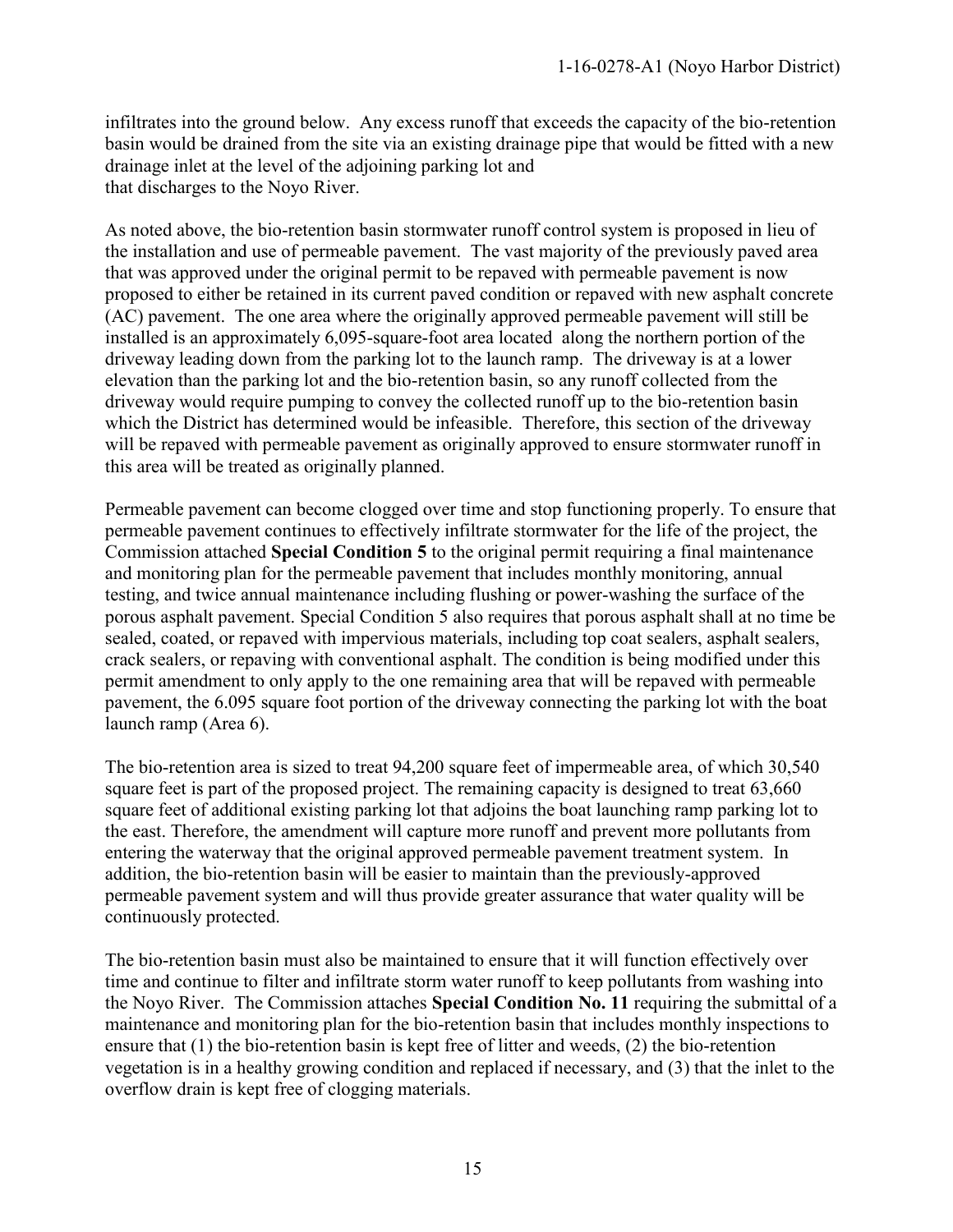The Commission finds that as amended and conditioned, the amended development will improve stormwater detention and infiltration at the Noyo River Boat Launch facility, reducing the amount of stormwater pollutants entering the Noyo River estuary. The Commission thus finds that the amended development, as conditioned, provides feasible mitigation measures to minimize potential adverse environmental impacts on water quality from stormwater runoff. As discussed in the above findings, the Commission finds that the development, as conditioned, will maintain and enhance the biological productivity and functional capacity of the habitat, maintain and restore optimum populations of marine organisms, and protect human health consistent with Sections 30230 and 30231.

## <span id="page-15-0"></span>**G. PUBLIC ACCESS & RECREATIONAL BOATING**

#### Coastal Act Section 30210 states:

*In carrying out the requirement of Section 4 of Article X of the California Constitution, maximum access, which shall be conspicuously posted, and recreational opportunities shall be provided for all the people consistent with public safety needs and the need to protect public rights, rights of private property owners, and natural resource areas from overuse.* 

#### Coastal Act Section 30211 states:

*Development shall not interfere with the public's right of access to the sea where acquired through use or legislative authorization, including, but not limited to, the use of dry sand and rocky coastal beaches to the first line of terrestrial vegetation.* 

### Coastal Act Section 30212(a) states, in part:

*Public access from the nearest public roadway to the shoreline and along the coast shall be provided in new development projects except where: (1) it is inconsistent with public safety, military security needs, or the protection of fragile coastal resources, (2) adequate access exists nearby, or, (3) agriculture would be adversely affected.* 

### Section 30213 of the Coastal Act states, in part:

*Lower cost visitor and recreational facilities shall be protected, encouraged, and, where feasible, provided. Developments providing public recreational opportunities are preferred.* 

### Section 30220 of the Coastal Act states:

*Coastal areas suited for water-oriented recreational activities that cannot readily be provided at inland water areas shall be protected for such uses.* 

#### Coastal Act Section 30224 states:

*Increased recreational boating use of coastal waters shall be encouraged, in accordance with this division, by developing dry storage areas, increasing public*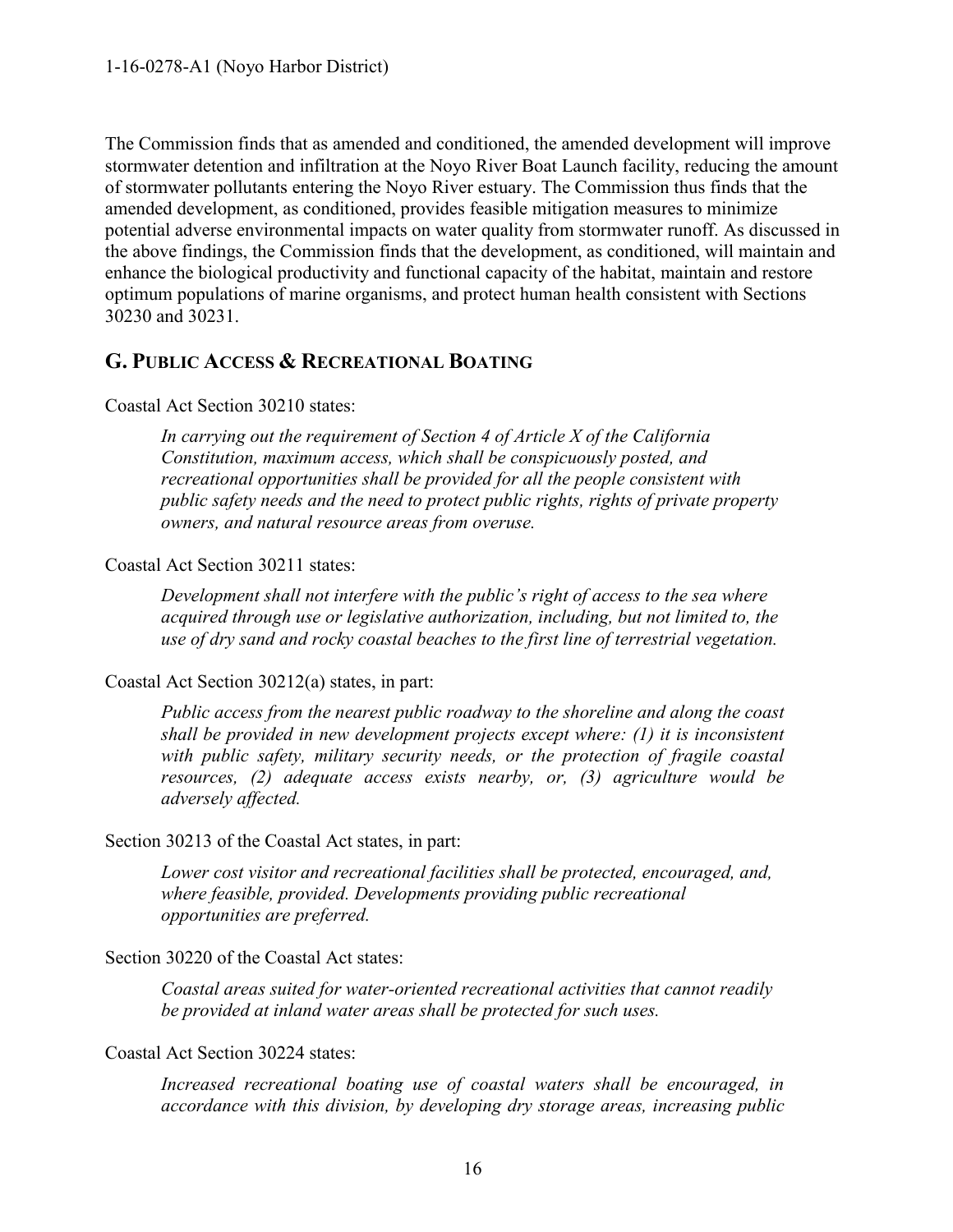*launching facilities, providing additional berthing space in existing harbors, limiting non-water-dependent land uses that congest access corridors and preclude boating support facilities, providing harbors of refuge, and by providing for new boating facilities in natural harbors, new protected water areas, and in areas dredged from dry land.*

#### Coastal Act Section 30234 states:

*Facilities serving the commercial fishing and recreational boating industries shall be protected and, where feasible, upgraded. Existing commercial fishing and recreational boating harbor space shall not be reduced unless the demand for those facilities no longer exists or adequate substitute space has been provided. Proposed recreational boating facilities shall, where feasible, be designed and located in such a fashion as not to interfere with the needs of the commercial fishing industry.* 

The project as originally approved upgrades a low cost recreational amenity that provides access to the Noyo River estuary for recreational boaters and the public at large. The project replaces an existing, deteriorated public boat launch facility with a new ADA-compliant facility that meets Department of Boating and Waterways guidelines for small craft boat launching facilities. The 49-year-old existing facility, comprised of a parking lot and boat launch ramp, is open to the public free of charge and is used primarily to launch recreational sport fishing vessels with occasional use by commercial fishermen. Currently, use of the facility is diminished due to its deteriorated condition. The project will replace the existing boat launch ramp with a longer ramp that will allow boats to launch during lower tides. The repaving of the parking lot will also address severe potholing and the parking lot will be striped to designate parking spaces providing for more efficient use. In addition, a restroom will be installed in the parking lot and an ADAcompliant path will be constructed leading from the parking lot to the waterfront. These improvements will make the boat launch facility more accessible and safe for a wider array of users, improving public access to the Noyo Harbor and encouraging increased recreational boating use.

The project as amended will continue to provide the same public access benefits of the originally approved project. The approved improvements to the boat launch facility are not changing except to substitute the installation and use of a bio-retention basin stormwater runoff treatment system for the originally approved use of permeable pavement to reduce the conveyance of contaminants to the river by enabling runoff to infiltrate directly into the ground. The bio-retention basin approved as part of the permit amendment will displace a 4,501-square-foot area of paving that is part of a larger paved parking area immediately east of the boat launch parking lot. As discussed above, the affected area is outside of the original project boundary and is within a large parking area used to serve visitors to the harbor.

The placement and construction of the bio-retention basin will permanently change an area of the parking lot that was used in the past for parking. However, the site is within an area of the parking lot that has sunk as a result of settlement of the unconsolidated fill it was built upon, and often collects water (see **Exhibit 3, pg. 3**) due to improper drainage. Thus this portion of the parking lot is not readily available for parking. In addition, the site only displaces a 4,501-square-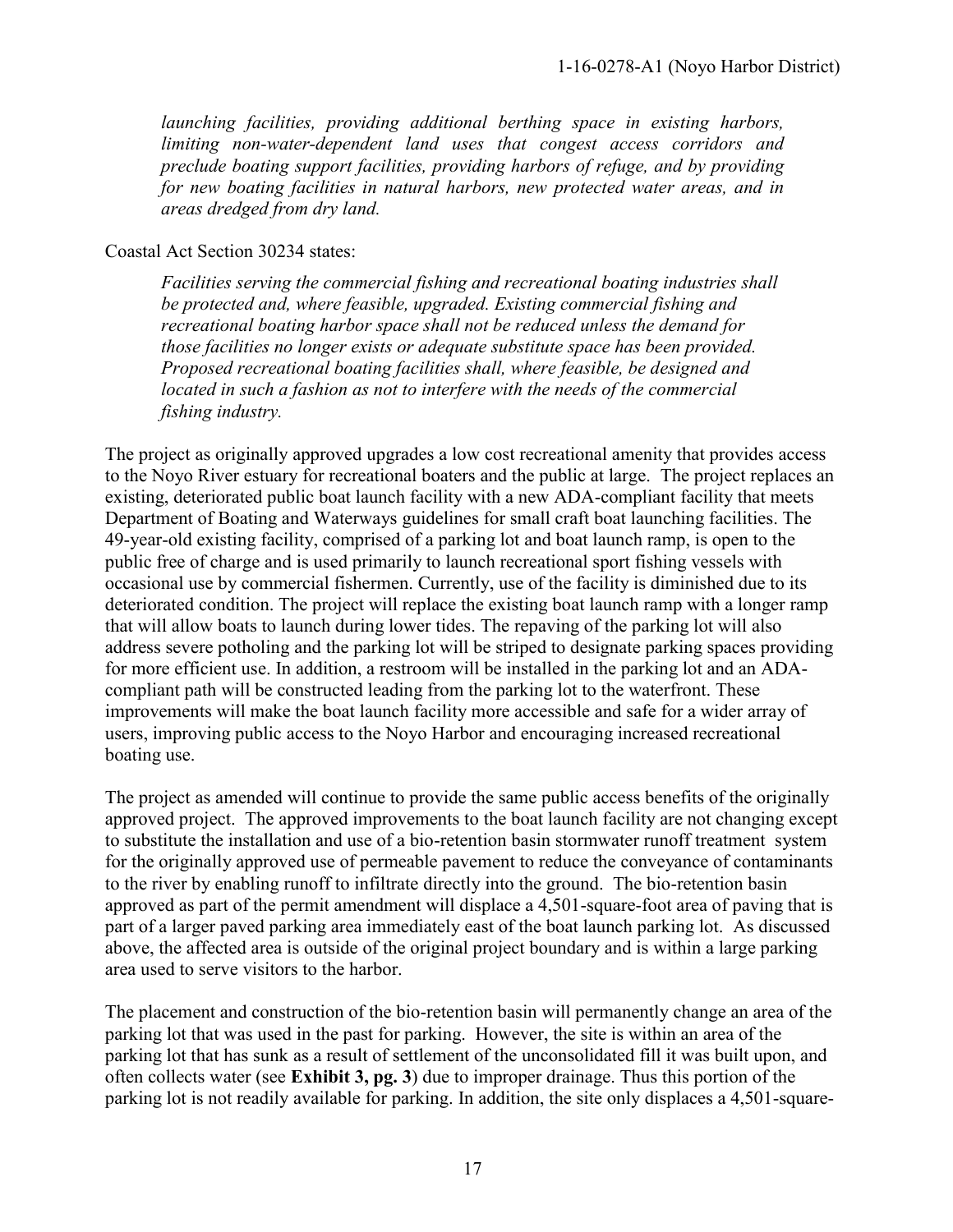#### 1-16-0278-A1 (Noyo Harbor District)

foot area of a continuous parking area with abundant parking extending from South Harbor Drive several hundred feet to the Noyo Harbor District's marina totaling several acres in size. Therefore the loss of an approximately 0.10-acre area of pavement for the bio-retention basin will not significantly affect the availability of public access parking.

As discussed in the findings for the original permit approval (See **pages 30-31 of Exhibit 11**) the boat launch and parking facility will be closed during construction for approximately three months. According to the Harbor District, construction of the boat launch improvements, the inwater portion of the project, will take approximately 30 days and will occur between July  $15<sup>th</sup>$  and October  $15<sup>th</sup>$  to avoid the peak salmonid migration window. The Harbor District also proposes to begin the landside work (i.e., the parking lot, bathroom, and ADA pathway construction) at the same time. A 60-day construction window is anticipated for landside work, resulting in the completion of the entire project before the onset of the rainy season. The project amendment will not alter this schedule. The bio-retention basin and revised pavement work are all anticipated to be completed within the originally proposed three month construction period when the boat launch facility would be closed.

Although the proposed summer construction window is a time of high use for the facility, the impact is short-term and temporary, and the project will maintain and restore a recreational boating facility and improve public access to the Noyo River over the long-term. Furthermore, the Harbor District manages a second public launch facility upstream of the project site, just past the Noyo Harbor marina (See **Exhibit 2**). This second boat launch ramp and parking lot can be accessed by traveling one half mile northeast on Basin Street from the subject boat launch facility. During the construction period, signage will be posted at the entrance of the parking lot to notify boaters of the temporary shut-down of the ramp and provide directions to the alternative facility upstream. As the closure of the dock will be for a relatively short duration and alternative public access and recreational boating facilities exist nearby, the Commission finds that the temporary adverse impacts of construction on public access and recreational boating are not significant.

The Commission thus finds that the amended development, as conditioned, is consistent with Coastal Act Policies 30210, 30211, 30212, 30213, 30220, 30224, and 30234.

# <span id="page-17-0"></span>**H. VISUAL RESOURCES**

Section 30251 of the Coastal Act states in applicable part:

*The scenic and visual qualities of coastal areas shall be considered and protected as a resource of public importance. Permitted development shall be sited and designed to protect views to and along the ocean and scenic coastal areas, to minimize the alteration of natural land forms, to be visually compatible with the character of surrounding areas, and, where feasible, to restore and enhance visual quality of visually degraded areas.* 

The changes to the project authorized by the permit amendment will not adversely affect visual resources and the project as amended will continue to be consistent with Section 30251. The change in some instances from permeable to non-permeable pavement will not affect views and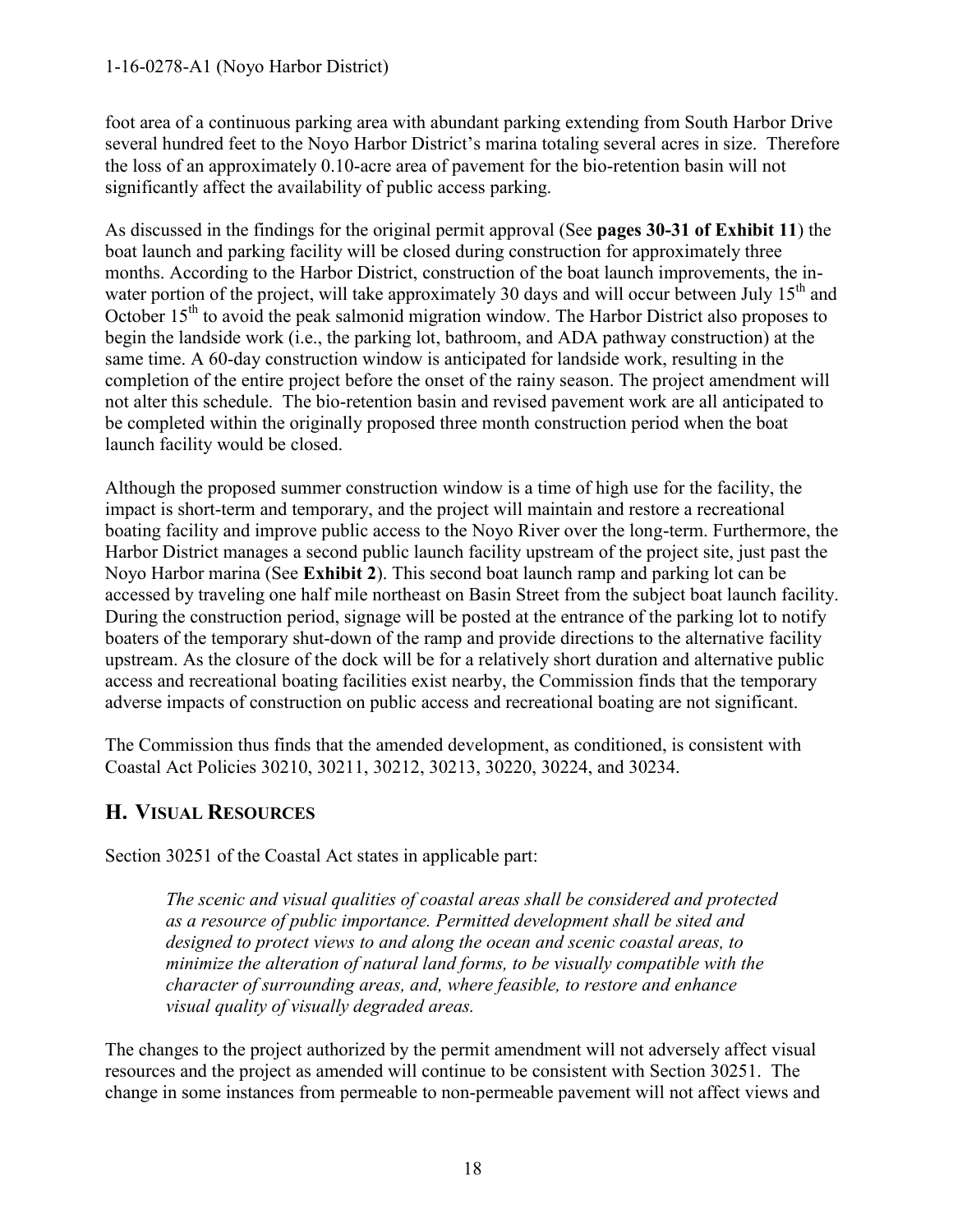will not be particularly noticeable. Although additional area will be repaved adjacent and to the east of the boat launch parking lot, the additional area or repaving will simply replace an existing paved area and the project will remain visually compatible with the relatively open, industrial, fishing and boating-oriented character of the surrounding area. The bio-retention basin has been sited within an existing depression which will minimize its impact on the visual setting. The vegetation and other features of the bio-retention basin will be low enough that the facility will not impair views of the Noyo River from any location. Furthermore, the addition of a landscaped bio-retention basin in a portion of the previously-paved parking lot will enhance the appearance of the parking lot by breaking up expanses of pavement with natural vegetation that is compatible with the heavily vegetated slopes of the canyon that contain the Noyo River and are a significant contributor to the visual character of the area. The project will not result in the alteration of natural landforms, as the existing parking lot will not be significantly regraded and as the bioretention basin will be sited within the depression in the parking lot, returning the apparent ground elevation of the depression area to its original elevation when the parking lot was first constructed in the 1960s.

The Commission therefore finds that the amended project, as conditioned, will be consistent with Section 30251 of the Coastal Act as the project will not adversely affect views to or along the coast, result in major landform alteration, or be incompatible with the character of the surrounding area.

# <span id="page-18-0"></span>**I. ARCHAEOLOGICAL RESOURCES**

Section 30244 of the Coastal Act states:

 *Where development would adversely impact archeological or paleontological resources as identified by the State Historic Preservation Officer, reasonable mitigation measures shall be required.* 

The project area lies within the traditional territory of the Northern Pomo, a Hokan speaking indigenous tribal group. There are currently a number of federally recognized Pomo communities in Northern California where members of the Pomo Tribe reside; the closest federally-recognized Native American community to the project area is the Sherwood Valley Rancheria, approximately 25 miles east of the project area. On September 30, 2016, the North Coast District Office of the Coastal Commission received a letter from the Sherwood Valley Band of Pomo Indians requesting that the Phase I & II archaeological investigations be conducted for the originally approved project. As a result, the Harbor District hired Roscoe and Associates to conduct a cultural resource investigation.

In the winter of 2016, Roscoe and Associates reviewed regional archaeological and ethnogeographic literature and historical maps, performed a record search at the California Historical Resources Information System's Northwest Information Center, corresponded with local Native American tribal representatives<sup>2</sup>, and conducted a field survey which included both a pedestrian surface survey of the entire project area and subsurface excavations at five locations in the project

<sup>&</sup>lt;sup>2</sup> In addition to the correspondence with representatives from Sherwood Valley Band of Pomo Indians, representatives of three other local tribal groups were contacted in a written letter but none responded.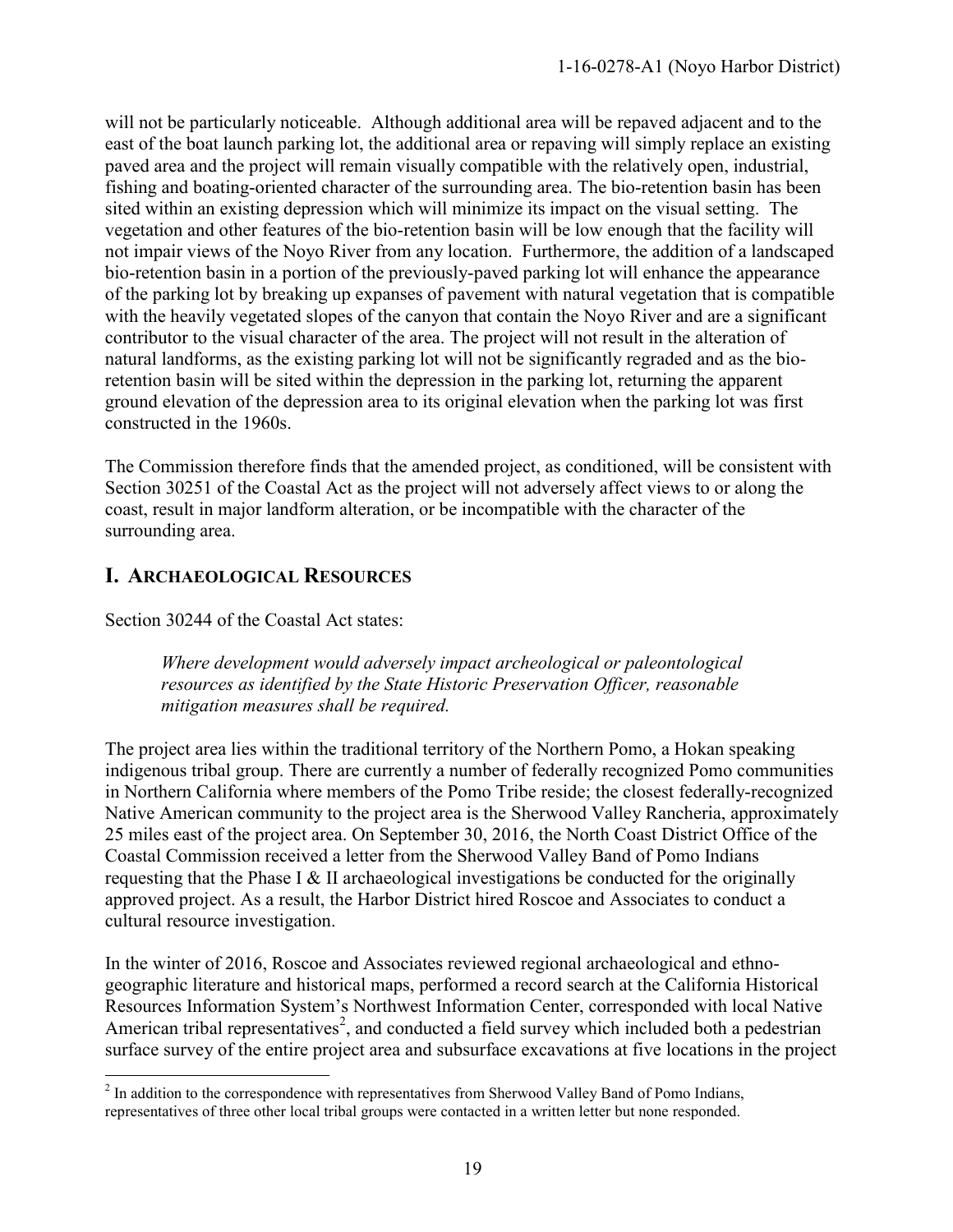#### 1-16-0278-A1 (Noyo Harbor District)

footprint to inspect for buried archaeological deposits. The consultant's research did not reveal any previously documented resources in the project area and no archaeological materials were observed during the site investigation. The excavations revealed that the site has been highly disturbed and covered in varying levels of fill. A representative of the Sherwood Valley Band of Pomo Indians participated in the subsurface investigation effort at the project site, and, according to the report prepared by Roscoe and Associates, stated that it is unlikely that Native American archaeological materials will be discovered during project implementation. He did however request that the tribal historic preservation officer (THPO) of the Sherwood Valley Band of Pomo Indians be notified when construction begins so that she may have the opportunity to inspect the area during construction.

Although the archaeological investigation report indicated that it is unlikely that archaeological resources would be discovered, the report offered recommendations for avoiding or reducing impacts to archaeological resources to less than significant levels in the event that archaeological resources are unearthed during project construction. The report recommended that in such an event, work shall be stopped within 66 feet of the discovery and not resumed until a professional archaeologist has evaluated the material and offered recommendations for further action. In addition, Commission staff received correspondence from the THPO of the Sherwood Valley Band of Pomo Indians requesting that the THPO be notified when construction begins so that she may have the opportunity to inspect the area during construction.

In accordance with the recommendations of the archaeological investigation report and the request of the Sherwood Valley Band of Pomo Indians, to ensure protection of any archaeological resources that may be discovered at the site during construction of the proposed project, the Commission attached **Special Condition 10** to the original permit. This special condition requires that the tribe's THPO be notified at least two weeks prior to any ground disturbing activities, and that a cultural resources monitor approved by the tribe be present to oversee all ground disturbing activities authorized by CDP 1-16-0278 unless evidence has been submitted for the review and approval of the Executive Director that the THPO has agreed that a cultural resources monitor need not be present. Also, Special Condition 10 requires that if an area of cultural deposits is discovered during the course of the project, all construction must cease and a qualified cultural resource specialist, in conjunction with the Sherwood Valley Band of Pomo Indians THPO, must analyze the significance of the find. To recommence construction following discovery of cultural deposits, the permittee is required to submit a supplementary archaeological plan for the review and approval of the Executive Director, who determines whether the changes are de minimis in nature and scope, or whether an amendment to this permit is required.

The THPO has been consulted regarding the changes to the project proposed under the project amendment, including the expansion of repaving activities to the parking area adjoining to the east of the boat launch parking lot and the installation of the bio-retention basin within this adjoining parking area. The THPO has not recommended that any additional subsurface investigation be performed

The Commission modifies Special Condition 10 to extend the monitoring provisions of the condition to the expanded project area east of the boat launch ramp parking lot where the additional repaving and bio-retention excavation work will occur. This modification will ensure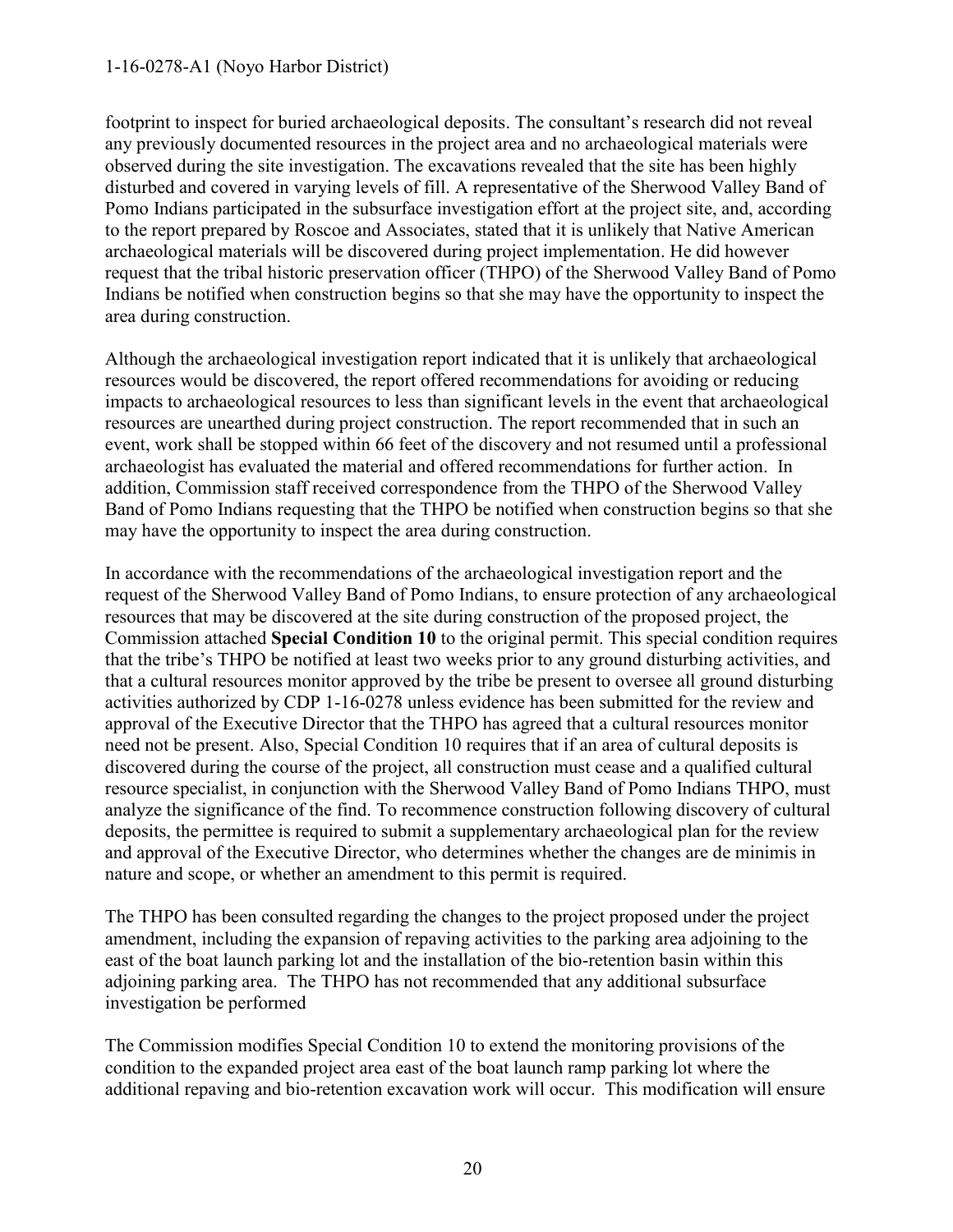that if any archaeological resources are uncovered during ground disturbance activities in the expanded project area, the resources will be recognized and reasonable protection measures will be assessed and incorporated into the project.

Therefore, the Commission finds that the proposed project, as amended and conditioned, includes reasonable mitigation measures consistent with the requirements of Coastal Act section 30244.

# <span id="page-20-0"></span>**J. CALIFORNIA ENVIRONMENTAL QUALITY ACT (CEQA)**

The North Coast Regional Water Quality Control Board and the Noyo Harbor District found the originally approved project to be categorically exempt from CEQA pursuant to Section 15301(c)(d) of the CEQA Guidelines (Existing Facilities). The District has found the project as amended to continue to be categorically exempt under the same section of the CEQA Guidelines.

Section 13906 of the Commission's administrative regulation requires Coastal Commission approval of CDP applications to be supported by a finding showing the application, as modified by any conditions of approval, is consistent with any applicable requirements of the California Environmental Quality Act (CEQA). Section 21080.5(d)(2)(A) of CEQA prohibits a proposed development from being approved if there are any feasible alternatives or feasible mitigation measures available, which would substantially lessen any significant adverse effect the proposed development may have on the environment.

The Commission incorporates its findings on Coastal Act consistency at this point as if set forth in full. As discussed above, the proposed project has been conditioned to be consistent with the policies of the Coastal Act. The findings address and respond to all public comments regarding potential significant adverse environmental effects of the project on coastal resources that were received prior to preparation of the staff report. As conditioned, there are no other feasible alternatives or feasible mitigation measures available which would substantially lessen any significant adverse impacts which the activity may have on the environment. Therefore, the Commission finds that the amended project, as conditioned to mitigate the identified impacts, can be found consistent with the requirements of the Coastal Act to conform to CEQA.